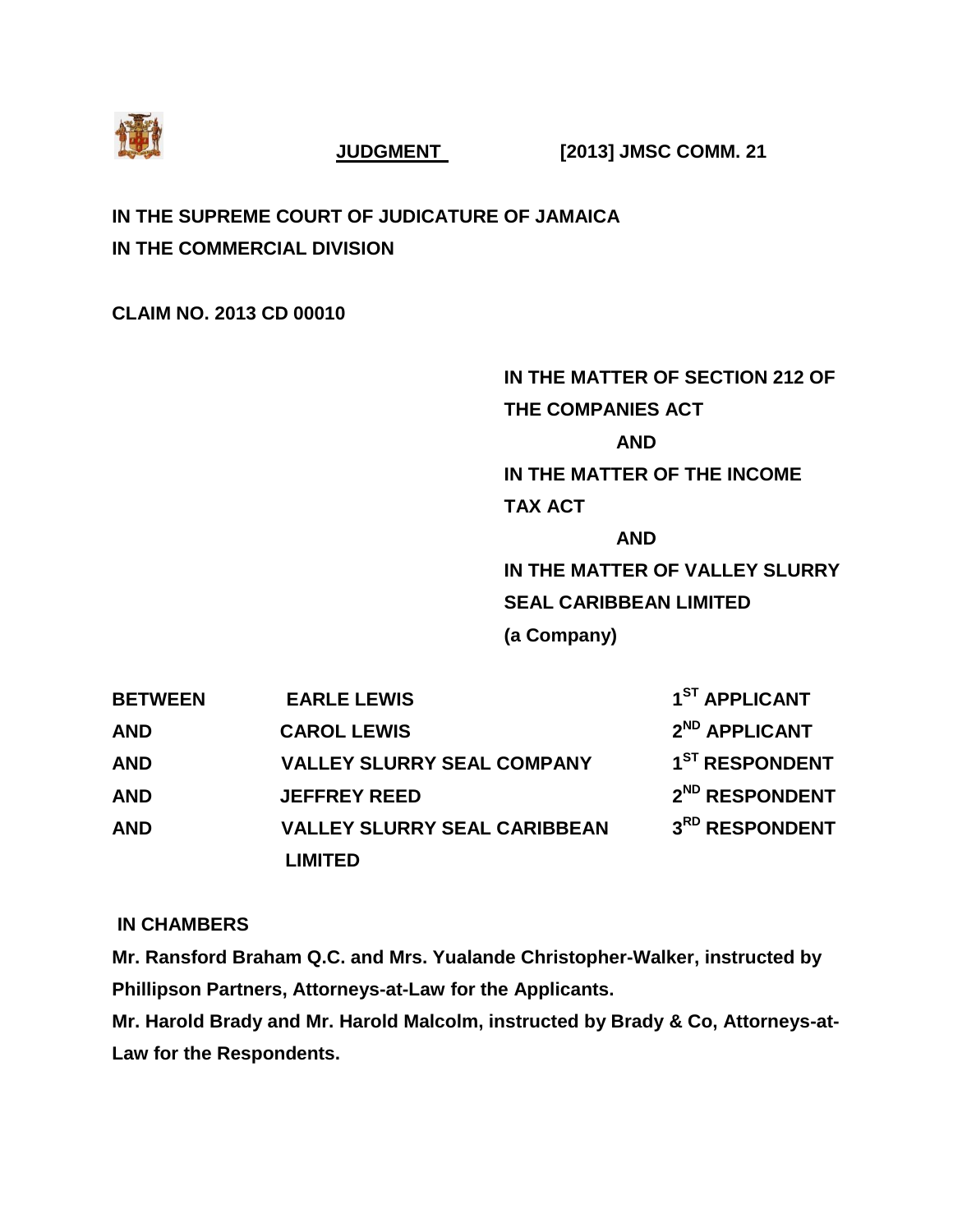**Heard : 20, 30 May, 13 June, 18 July, 16 September, and 27 December 2013.**

**COMPANY LAW - SECTION 212 OF THE COMPANIES ACT - APPLICATION FOR LEAVE TO BRING DERIVATIVE ACTION IN THE NAME AND ON BEHALF OF THE COMPANY- COMPANY AND NOT THE PROPOSED DEFENDANTS THE PROPER PARTY TO THE APPLICATION FOR LEAVE- REQUIRED TO RECEIVE NOTICE OF APPLICATION FOR LEAVE- WHETHER APPLICANTS ARE "COMPLAINANTS"- 3 CONDITIONS PRECEDENT- NOTICE TO DIRECTORS, GOOD FAITH, APPEARS TO BE IN THE INTERESTS OF THE COMPANY THAT ACTION BE BROUGHT-WHETHER FULFILLED** 

### **Mangatal J:**

[1] This application has had quite a checkered and contentious history, which includes a claim and applications that preceded this claim. When the application, which was filed on January 14 2013, first arose for hearing on the  $21<sup>st</sup>$  of February 2013, no one appeared for the applicants and thus it had to be adjourned.

[2] On the  $4<sup>th</sup>$  of April 2013, an ex parte application to do with service arose for hearing, but was withdrawn by learned Queen's Counsel, Mr. Ransford Braham, lead Counsel who appeared for the applicants.

[3] The application first commenced on the  $20<sup>th</sup>$  May 2013. By this date the applicants had also filed another application on the  $13<sup>th</sup>$  May 2013 and the Respondents had filed a notice of application, amended on May 15 2013, taking several points, including jurisdictional points. It was agreed with Counsel that logically, aspects of the Respondents' application would have to be dealt with first. I must express my gratitude to the Attorneys-at-Law on both sides. I appreciate the great amount of research that was done and it has certainly provided useful guidance for the Court.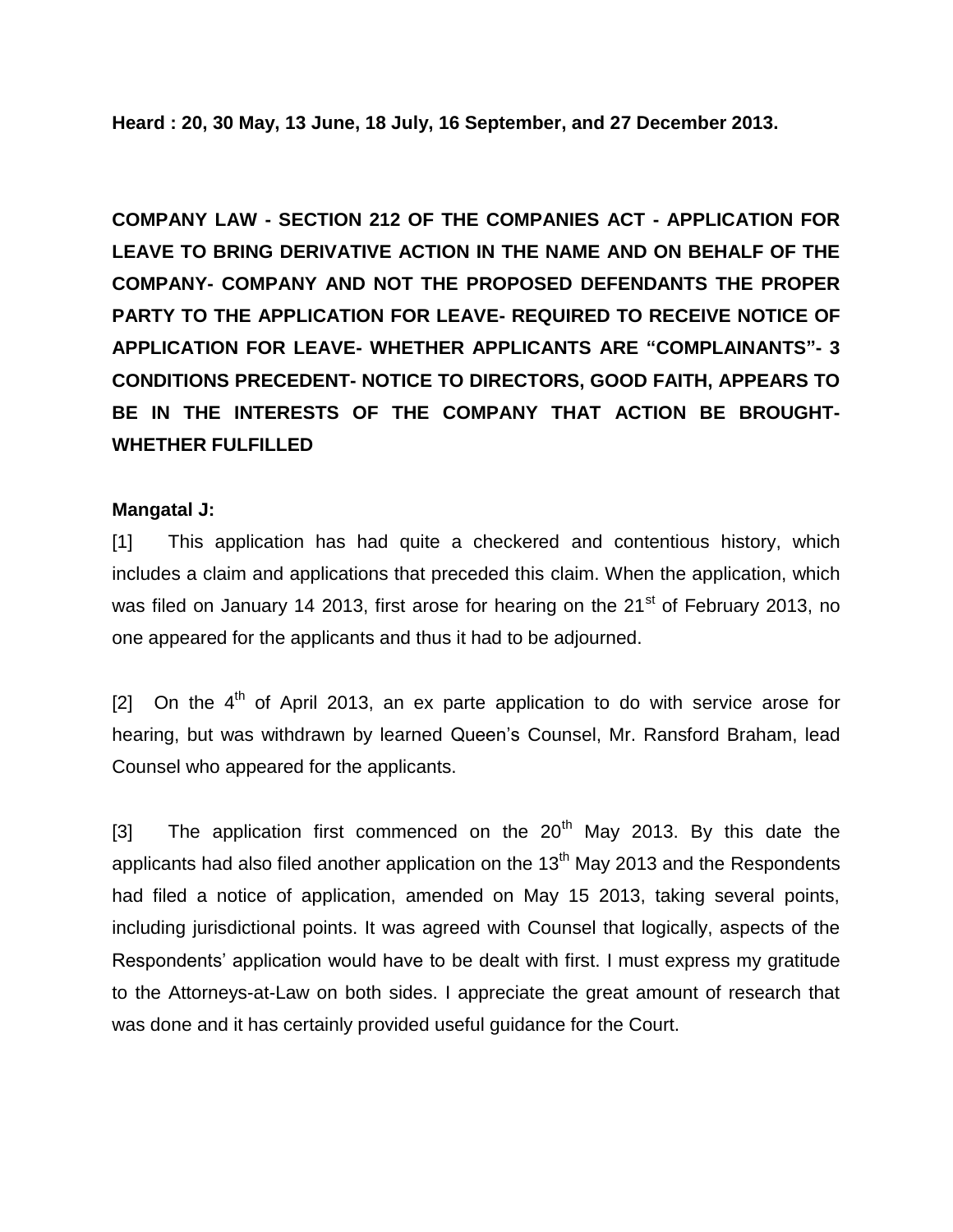[4] The applicants are both directors of Valley Slurry Seal Caribbean Limited, along with Jeffrey Reed, who is managing director, and Ron Bolles, and Allan Berger. These three Directors reside in the United States. The shares in the Company Valley Slurry Seal Caribbean Limited are held, 60% by Valley Slurry Seal Co. (a California Corporation) and 40% by Earle Lewis.

[5] For ease of understanding, I will first set out what is sought in the applicants' respective Notices of Application for Court Orders. The applicants Earle Lewis and Carol Lewis in the application filed January 14 2013, request the following Order and on the following grounds:

> **"1. The Court's leave to allow the Applicants to bring a derivative action in the name and on behalf of Valley Slurry Seal Caribbean Limited (a company) for the purpose of prosecuting an action on the company's behalf against Valley Slurry Seal Company and Jeffrey Reed pursuant to Section 212 of the Companies Act.**

**The grounds on which the Applicants seek the Order are as follows:**

- **1. The Applicants are qualified complainants to bring this Application under section 212(3) of the Companies Act 2004 as Directors and Shareholder of the company.**
- **2. The 1st Respondent is the majority shareholder of the company, and the 2nd Respondent, its Managing Director.**
- **3. That the Court's leave is required under section 212(1) of the Companies Act 2004 for a complainant to bring a derivative action in the name and on behalf of Valley Slurry Seal Caribbean Limited for the purpose of prosecuting an action on the company's behalf.**
- **4. The Directors received reasonable notice from the complainants of their intention to apply to the court under section 212(1) of the Companies Act 2004.**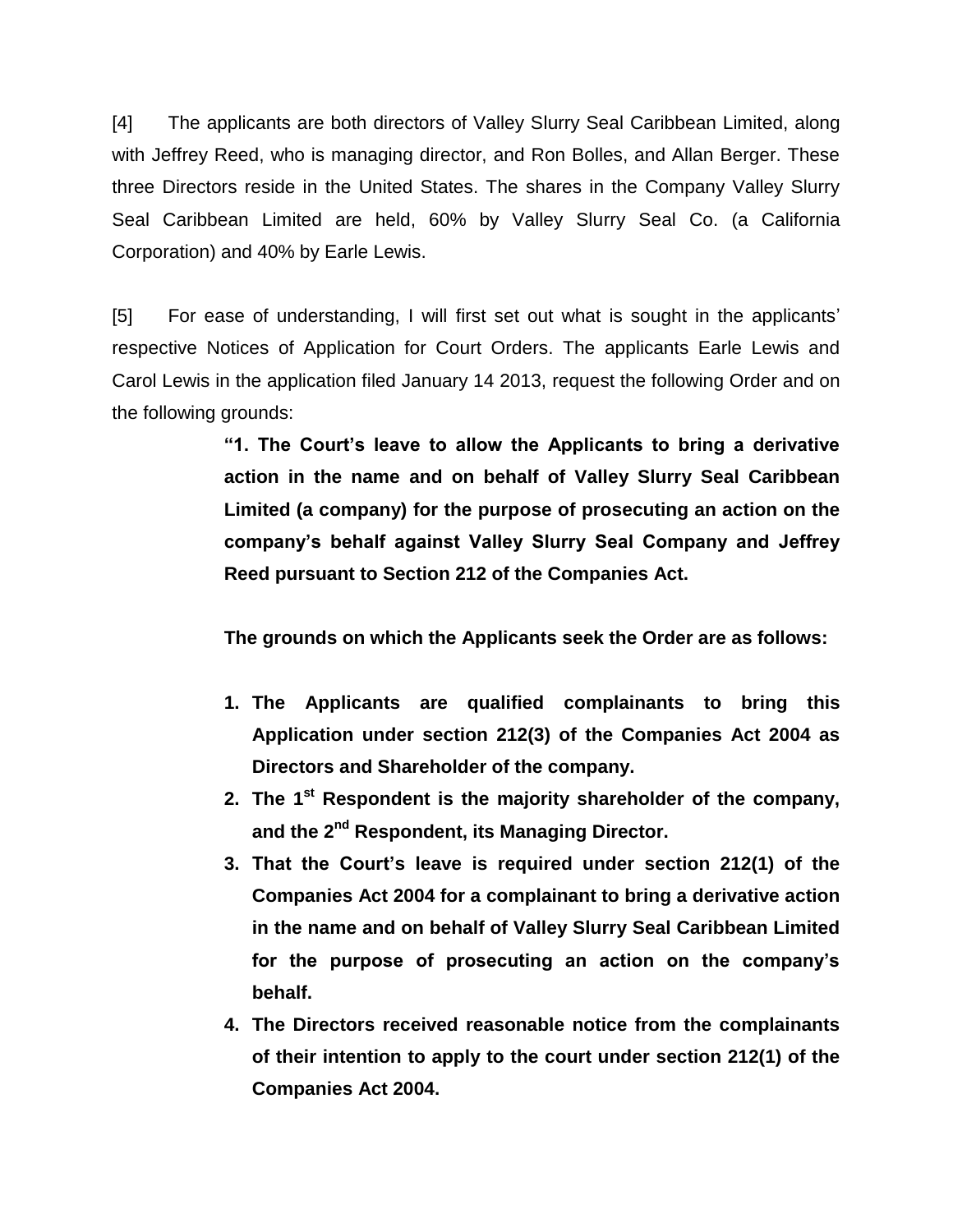- **5. The Respondents and Directors of Valley Slurry Seal Caribbean Limited are well aware of the complaint previously brought before this Honourable Court by Claim No. CD 2012 00110, which was struck out on the application of the Respondents for the 1st Applicant's failure to seek the court's leave to file a derivative action.**
- **6. The Respondents have wilfully disregarded their fiduciary duty to avoid conflicts of interest when conducting related party transactions with the company.**
- **7. The 1st Respondent breached its duty as shareholder in seeking to provide goods and services to the company at inflated mark ups whilst representing those pricings to be within market.**
- **8. In committing the company to using the goods and services of the 1st Respondent and his related companies at artificially inflated pricings, the 2nd Respondent breached his fiduciary duty as Managing Director of the company by abusing his authority to misrepresent that the goods and services provided by his related companies were delivered to the company at market prices and**  *bona fides.*
- **9. The issues of the inflated expenses has been brought to the Respondents' attention by the independent auditor they appointed, whilst claiming that the company is indebted to the 1st Respondent for Sixty Four Million, Two Hundred and Seventy Eight Thousand Two Hundred and Ten Dollars and Two Cents (\$64,278,210.02) as at August 17, 2012.**
- **10.The 1st Respondent is also in breach of a Shareholders' Agreement prohibiting a shareholder of the company from having competing financial interests against it.**
- **11. The Respondents' failure to properly allocate costs incurred to the** *"management fee"* **of United States Twenty Five Thousand**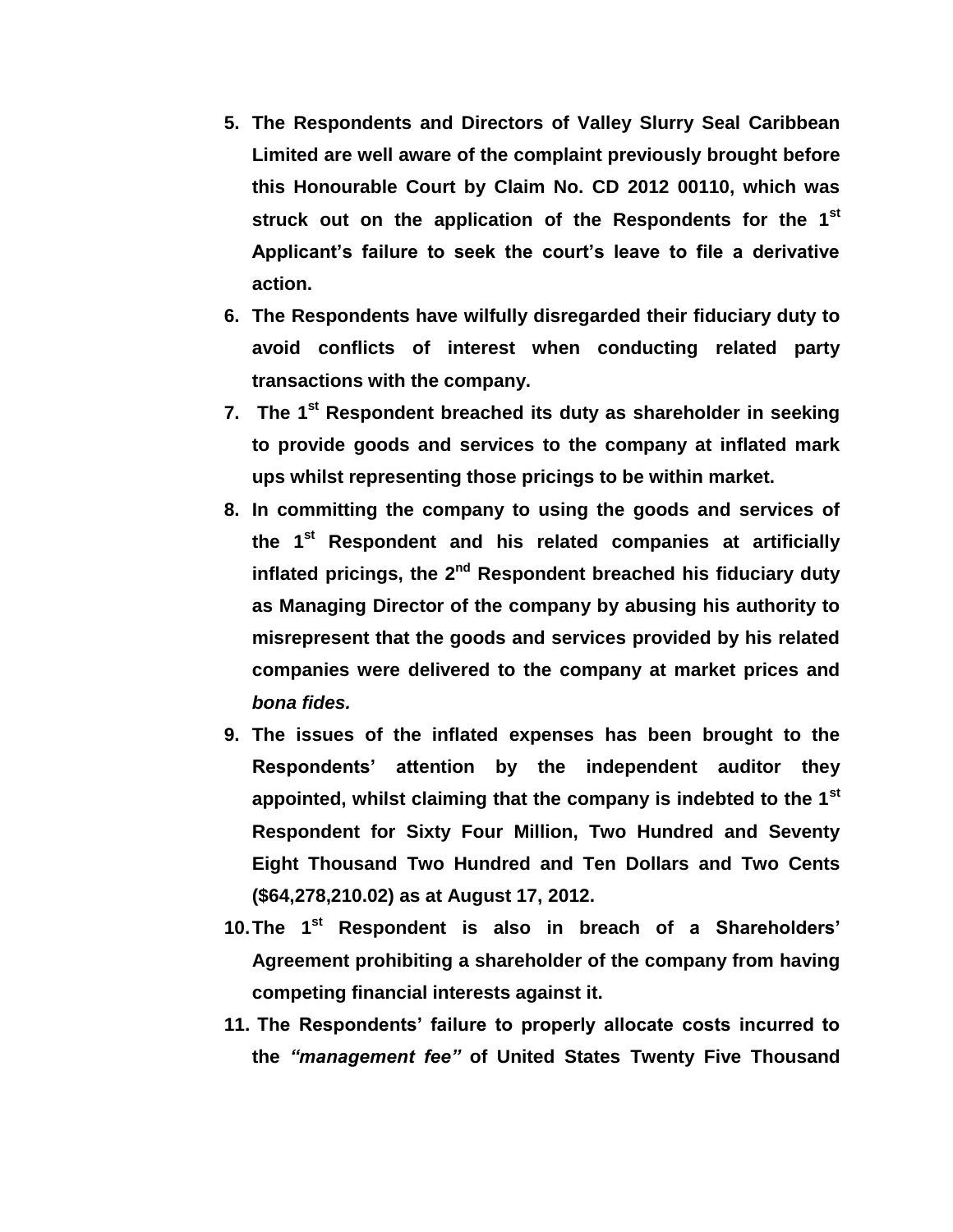**Dollars (US\$25,000.00) deducted monthly from the company's accounts.**

- **12. The 2nd Respondent's breach of his fiduciary duty as Managing Director of the company to act with transparency or to employ appropriate accounting practices to properly account for the company's revenues.**
- **13. The Respondents claim continuing ownership over the company's interest in the "leased" macro pavers in the face of the auditor's findings that the Respondents and their related party companies are not entitled to claim an illicit benefit from a purported "operating lease" where the company was at all material time paying for them on a capital lease basis.**
- **14.The 1st Respondent's Claim CD 00108 of 2012 intended to deprive the company of its lawful entitlement to macro pavers bearing Serial numbers 3BPZLOOX68F718449 and 3BPZLOOX48F718448 through similar related party transactions between the 1st Respondent and the company at the instance of the 2nd Respondent.**
- **15.The Respondents' breach of their duty of care towards the company by removal of its main asset and primary means of employment.**
- **16.Transfer of funds representing profits and tax liabilities from the company's account held at The Bank of Nova Scotia on or about September 6, 2012.**
- **17.Deprivation of its lawful entitlement to profits derived from its business of constructing roads and buildings in Jamaica, in or about the sum of Seventy Million Dollars (\$70,000,000.00) through related party transactions between the company and the 1 st Respondent at the instance of the 2nd Respondent.**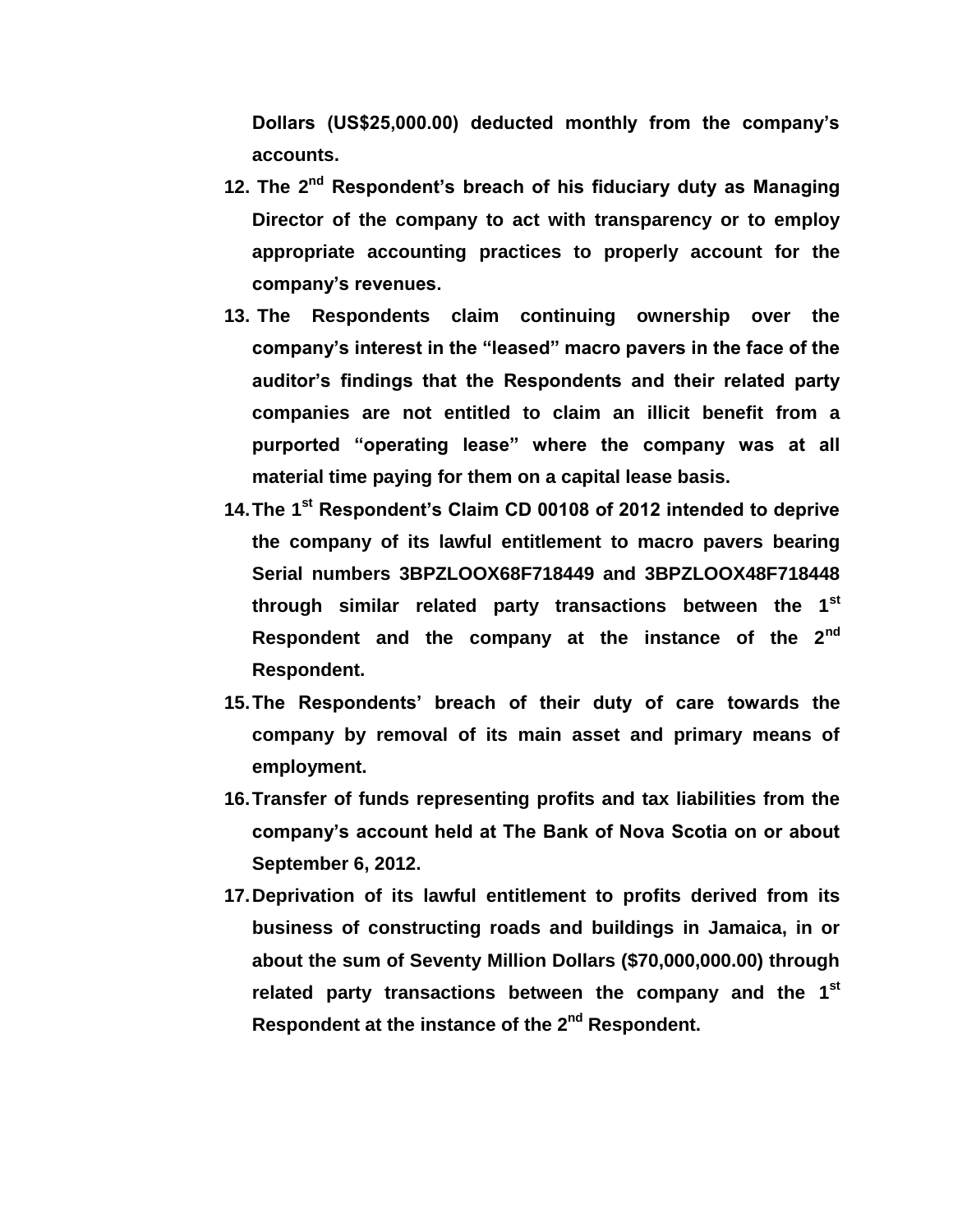# **18.The Respondents' wilful disregard of the effect .... of their acts and breaches on the rights and interests of the 1st Applicant as a shareholder of the company."**

[6] The applicants' Notice of Application for Court Orders filed May 13 2013 sets out the following orders sought and grounds:

> **"1. That personal service of the Notice of Application for Court Orders filed on the 14th of January 2013 and the Affidavit of Earl Lewis sworn to and filed on the 14th day of January 2013, Affidavit of Earl Lewis sworn to on the 3rd of May 2013 and filed on the 3rd of May 2013, be dispensed with;**

> **2. That in the alternative methods employed to effect service of the abovementioned documents on the Respondents are effective and reasonable alternate methods of service and sufficiently gives the Respondents notice of the proceedings herein;**

**......**

**The grounds on which the Applicants seek the Orders are as follows:**

- **1. Part 6.8(1) of the Civil Procedure Rules (Amended) permit this Honourable Court to dispense with service of a document if it is appropriate to do so;**
- **2. That the Applicants have served the documents on the Respondents by means of fax, email and courier and the 2nd Respondent has confirmed receipt of the said documents;**
- **3. Part 6.4(1) of the Civil Procedure Rules (Amended) states the rule applicable to the service of documents for a preaction court proceeding ... ;**
- **4. That the 2nd Respondent is evading service of the Court documents and alternate service is appropriate in these circumstances; and;**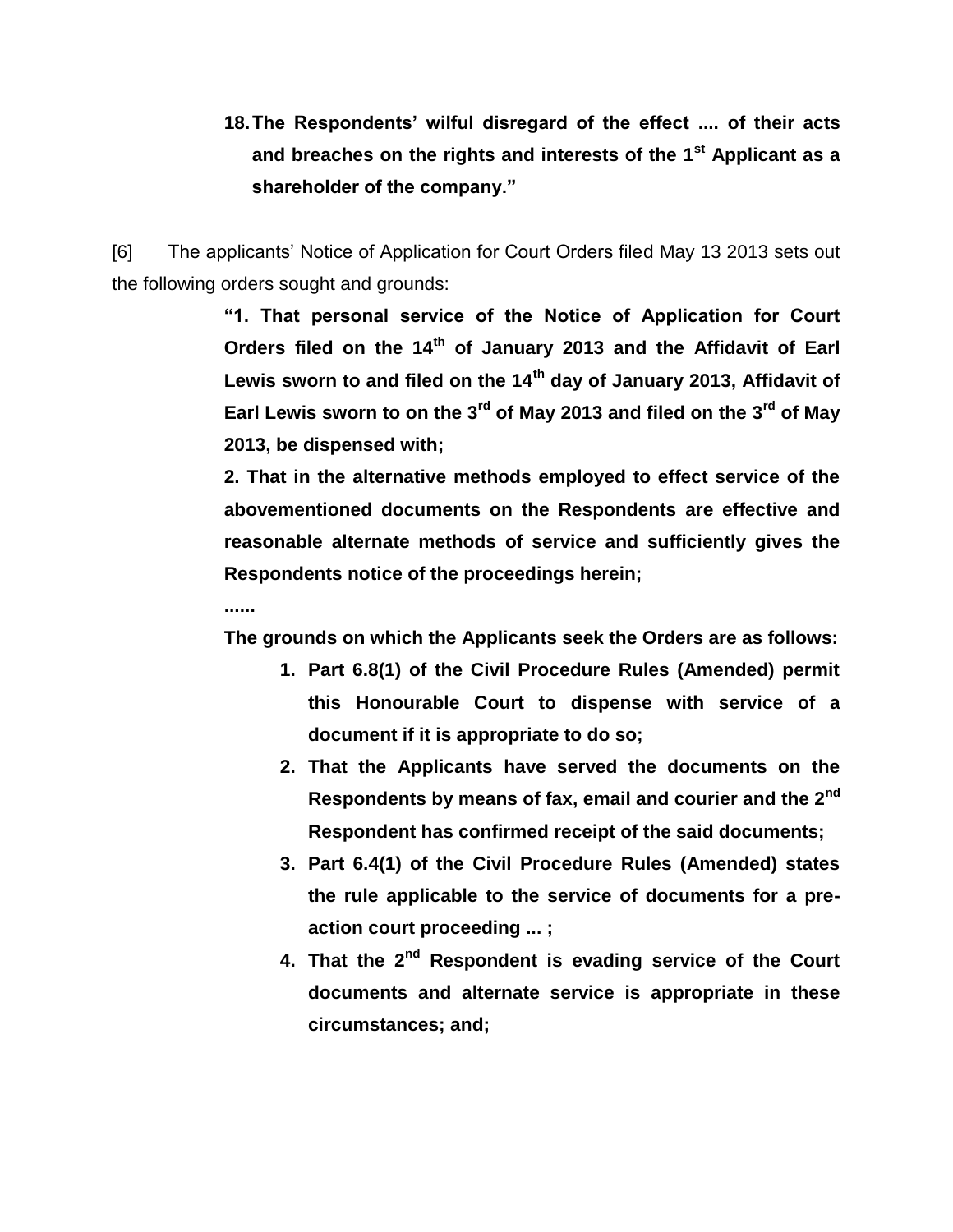**5. The 2nd Respondent has acknowledged in writing, his receipt of these documents sent to the Respondents by courier, fax and also by email."**

[7] The Respondents' Amended Notice of Application for Court Orders filed May 15 2013, sought the following relief and set out the following grounds:

**"1. A declaration that the court has no jurisdiction to try the claim;**

 **2. Alternatively, a declaration that the court should not exercise its jurisdiction to try the claim;**

 **3. Alternatively that the matter be struck out and referred to arbitration in accordance with the Shareholders Agreement.**

**4. An order that the court appoints one of the three suggested arbitrators, Mr. Justice Ian Forte, Ret'd, Mr. Justice Henderson Downer Ret'd, or Mr. Hugh Small Q.C. in the matter;**

**.......**

**The grounds on which the Respondents are seeking the orders/reliefs are as follows:**

- **1. Rule 7.8(1)(a) of the Civil Procedure Rules 2002 ("the CPR") provides that where a claim form is to be served out of the jurisdiction, it may be served by personal service effected by the claimant or his or her agent;**
- **2. The Applicants are not in compliance with Section 212 of the Companies Act** (as) **they have not satisfied the requirements of Section 212 (2)(a), 212 (2)(b) and 212(c).**
- **3. Section 5 of the Arbitration Act provides that once a claim is filed any party to said proceedings may apply to the court to stay proceedings. The claimants' case is based on Shareholders Agreement executed by the parties on the 8th `of March 2010 which governs their relationship and it contains a mandatory arbitration clause, Clause 14.10.**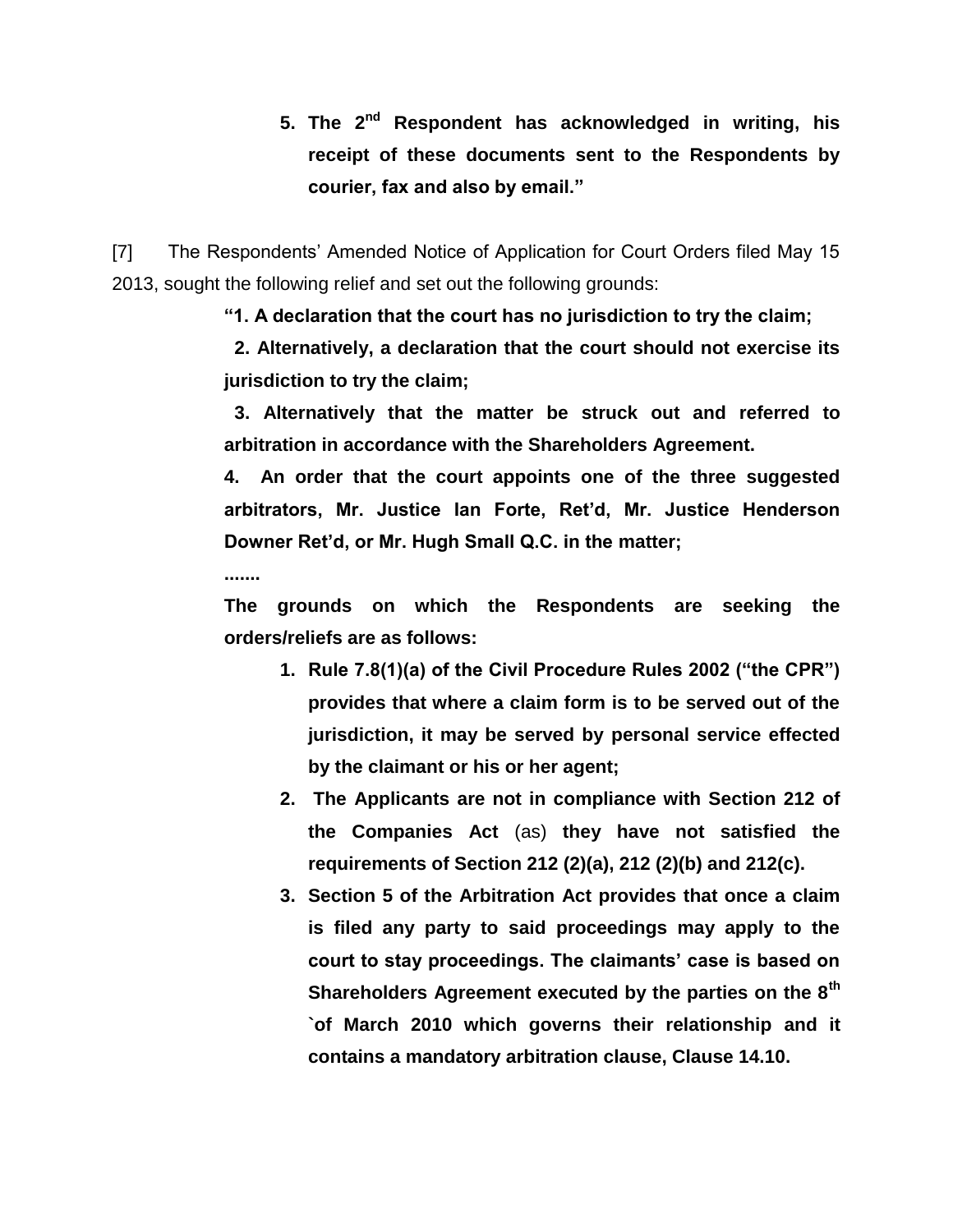- **4. Rule 9.6(6)(a) of the CPR provides that any order under this rule may also strike out the particulars of claim;**
- **5. The Applicants have not acted in good faith in that their application seeking permission to file a derivative action in the name of Valley Slurry Seal Caribbean is an abuse of process of the court. The matters to which they have pleased (**placed?) **in their application are contained in matters already before the court.**
- **6. The Applicants have not paid or offered to pay for costs awarded against them in the previous claims and have never put up security for costs.**
- **7. It is just and convenient and in the interest of dealing** (with) **this case justly that all these orders be granted in the circumstances."**

[8] Sections **212** and **213** of the **COMPANIES Act** read as follows:

"**Complainant remedies**

**Derivative actions.**

**212-(1) Subject to subsection (2), a complainant may, for the purpose of prosecuting, defending or discontinuing an action on behalf of a company, apply to the Court for leave to bring a derivative action in the name and on behalf of the company or any of its subsidiaries, or intervene in an action to which any such company or any of its subsidiaries is a party.**

**(2) No action may be brought, and no intervention in an action may be made under subsection (1) unless the Court is satisfied that-**

**(a) the complainant has given reasonable notice to the directors of the company or its subsidiary of his intention to apply to the Court under subsection (1) if the directors of the company or its subsidiary do not bring, diligently prosecute or defend, or discontinue, the action;**

**(b) the complainant is acting in good faith; and**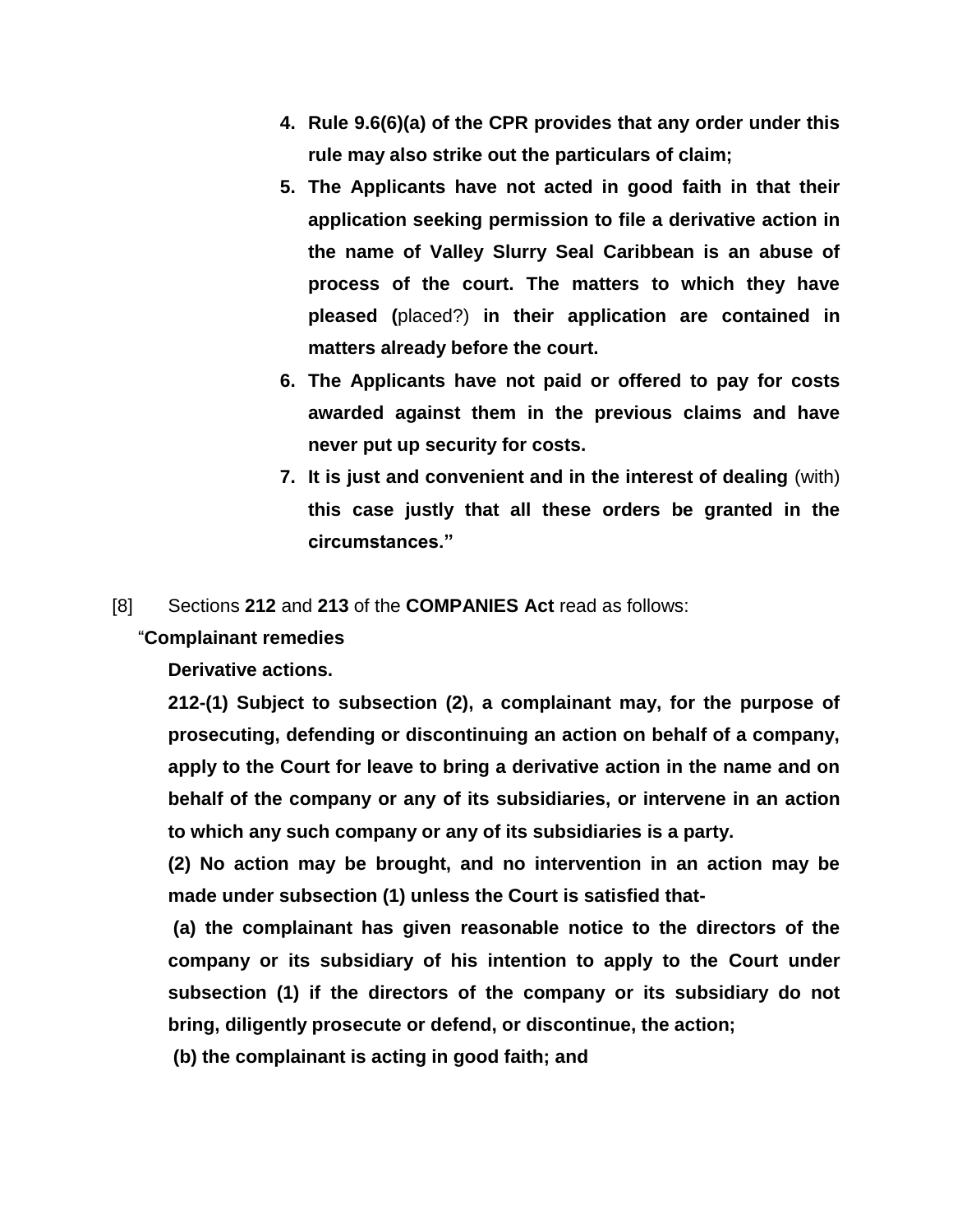**(c) it appears to be in the interests of the company or its subsidiary that the action be brought, prosecuted, defended or discontinued.**

**(3) In this section and sections 213 and 213 A, "complainant" means-**

**(a) a shareholder or former shareholder of a company or an affiliated company;**

**(b) a debenture holder or former debenture holder of a company or an affiliated company;**

**(c) a director or officer or former director or officer of a company or an affiliated company.**

**Court powers**

**213.-(1) The Court may, in connection with an action brought or intervened in under section 212, make such order as it thinks fit, including an order-**

**(a) authorising the complainant, the Registrar or any other person to control the conduct of the action;**

**(b) giving directions for the conduct of the action;**

**(c) directing that any amount adjudged payable by a defendant in the action be paid, in whole or in part, directly to former or present shareholders or debenture holders of the company or its subsidiary, instead of to the company or its subsidiary; or**

**(d) requiring the company or its subsidiary to pay reasonable legal fees incurred by the complainant in connection with the action.**

**(2) An action brought or intervened in under section 212 shall not be stayed or dismissed by reason only that it is shown that an alleged breach of a right or duty owed to the company or its subsidiary has been or may be approved by the shareholders, but evidence of approval by the shareholders may be taken into account by the Court in making an order under that section.** 

[9] Mr. Brady took a preliminary point that the Court's permission was required in order to serve the Notice of Application out of the Jurisdiction on the Respondents. Also, that the application of January 14 2013 is not before the Court because of the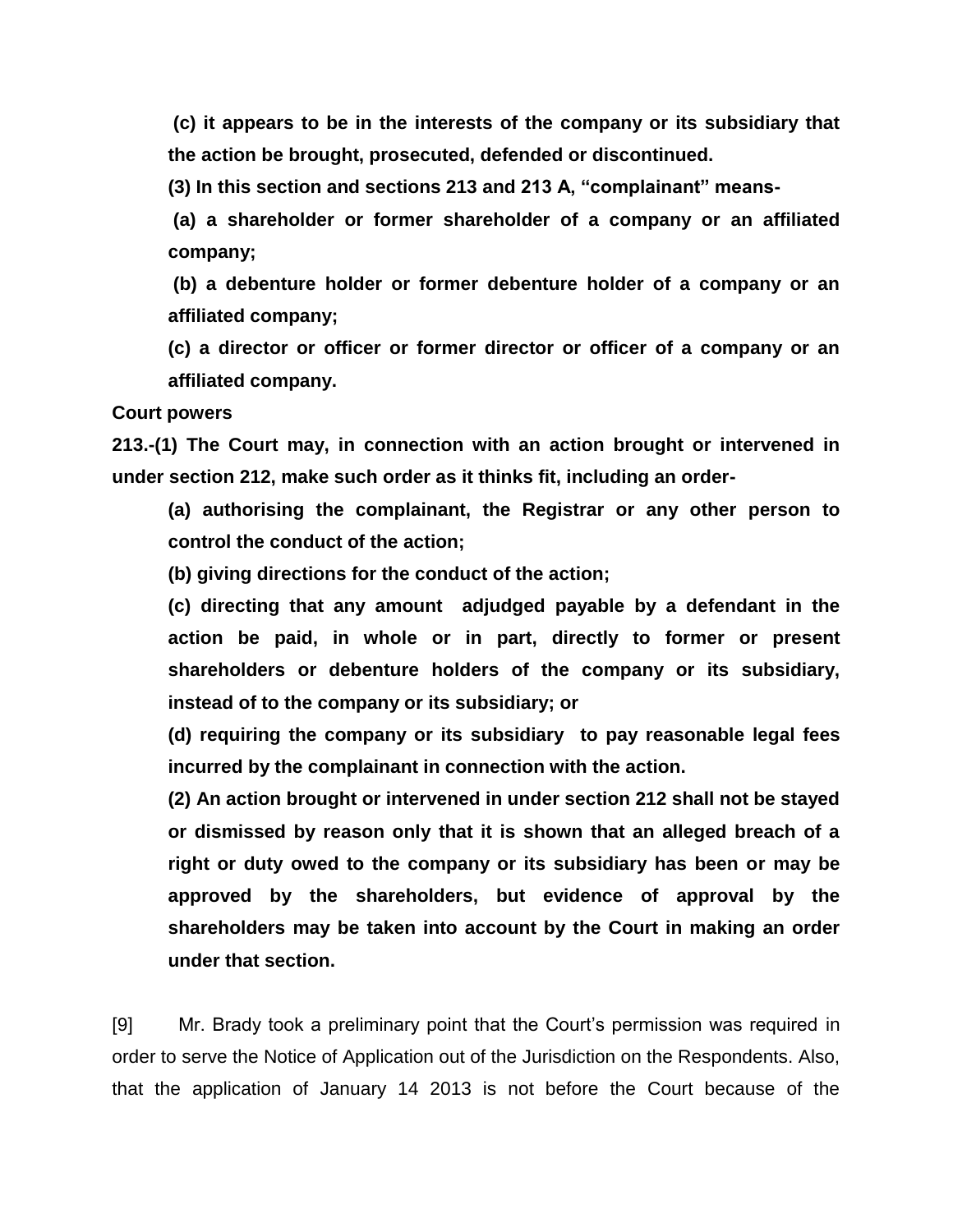application of May 13 2013. It was Mr. Braham's position that service had been properly effected. However, in the event that it was not properly done, he would be asking the Court to exercise its discretion in relation to service.

 $[10]$  On the  $20<sup>th</sup>$  of May 2013, in relation to the first series of preliminary points, my ruling was that there was no requirement for the Court's permission to be obtained in order to serve on the Respondents the Notice of Application for Court Orders filed January 14 2013. It seemed to me that the Rules of the CPR about seeking the Court's permission to serve court process out of the jurisdiction as contained in Part 7 of the CPR, do not apply to what is in essence a pre-action application for leave to bring a derivative action under section 212 of the Companies Act. Further, I did not agree with Mr. Brady that the application dated January 14 2013 is in reality not before the court because of the application dated May 13 2013.

[11] After I had heard several other preliminary points on the  $20<sup>th</sup>$  and  $30<sup>th</sup>$  May 2013, Mr. Braham made an oral application to add Valley Slurry Seal Caribbean Limited. Mr. Brady's position was that Valley Slurry Seal Caribbean Limited would only need to be added at the stage if and when leave was granted.

[12] My decision was that, no matter how I ruled upon the several other preliminary points, no harm can be done, whether to the present respondents, the 1<sup>st</sup> and 2<sup>nd</sup> Respondents, or to Valley Slurry Seal Caribbean Limited, if Valley Slurry Seal Caribbean Limited were to be added. In the event that I rule a particular way, i.e.in favour of Mr. Braham Q.C.'s most recent submission that the proposed Defendants to the derivative action need not have been served, and indeed, that it is the company that should be served with notice of the application for leave pursuant to section 212 of the Companies Act, then we would have saved time and costs in adding the company. In my judgment, this was in keeping with the overriding objective of dealing with cases justly. That would therefore mean that the relevant party with whom matters in dispute would need to be resolved would now be before the court. As a result, I ordered the addition of Valley Slurry Seal Caribbean Limited as a 3<sup>rd</sup> Respondent. The Applicants by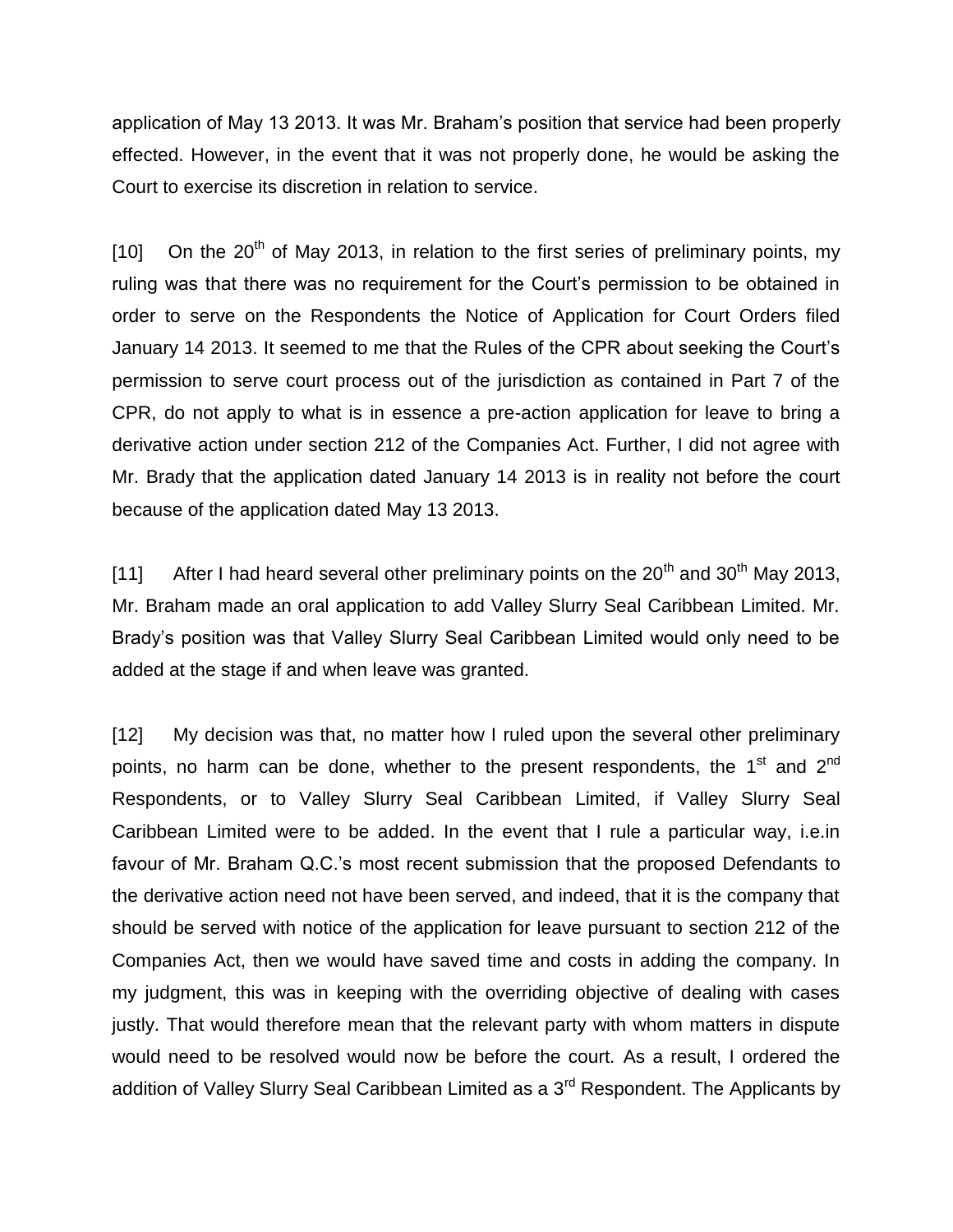way of an Amended Notice of Application for Court orders filed June 4 2013, sought to incorporate the  $3<sup>rd</sup>$  Respondent in the wording of the application.

 $[13]$  On the 13<sup>th</sup> of June 2013, after further reflecting on the matter, my ruling on the preliminary points to do with service and notice and the Court's jurisdiction as it relates to those issues was as follows:

(a) There is no requirement that the proposed Defendants to a derivative action, who were named as the  $1<sup>st</sup>$  and  $2<sup>nd</sup>$  Respondents in this application, receive notice or be served with the application for leave made pursuant to section 212(1) of the Companies Act. Indeed, it would appear that they need not even have been named as Respondents. I rely upon the Canadian cases of **Lederer v. 372116 Ontario Ltd.** (2001), 530 R. (3d) 303 (C.A.), **Samuel Manutech Inc. v. Redipac Recycling Corp** [1980] O.J. 4766, the informative article " Derivative Actions-How They Work and How They Don't" by Gordon Phillips, Phillips & Company, Vancouver, B.C., and the excerpt at pages 450-467 from the text **Oppression and Related Remedies**, by Mark Koehnen, of the Ontario Bar, all cited by learned Queen's Counsel, Mr. Braham. Indeed, in my view it is the company Valley Slurry Seal Caribbean Ltd. that should properly be a respondent to the application and which entity is entitled to notice.

(b) In the alternative, the 1<sup>st</sup> and 2<sup>nd</sup> Respondents have received adequate and reasonable notice of this application, in the event that I am wrong.

[14] However, whilst the 1<sup>st</sup> and 2<sup>nd</sup> Respondents may have no standing on the leave application, I think it is permissible for them to be allowed to make submissions, particularly as they have been notified about it and their legal representatives were in fact present at this hearing. In light of the decision that I reached, it was therefore not necessary or appropriate to examine the very interesting and novel arguments as to the Rules of the CPR relating to service and service out of the jurisdiction. I am therefore of the view that this Court does have jurisdiction to entertain the application by the applicants. The case of **Elmes v. Hygrade** [2001] EWCA 121, cited by Mr. Brady, whilst relevant to issues of the court's power to remedy errors regarding service, is not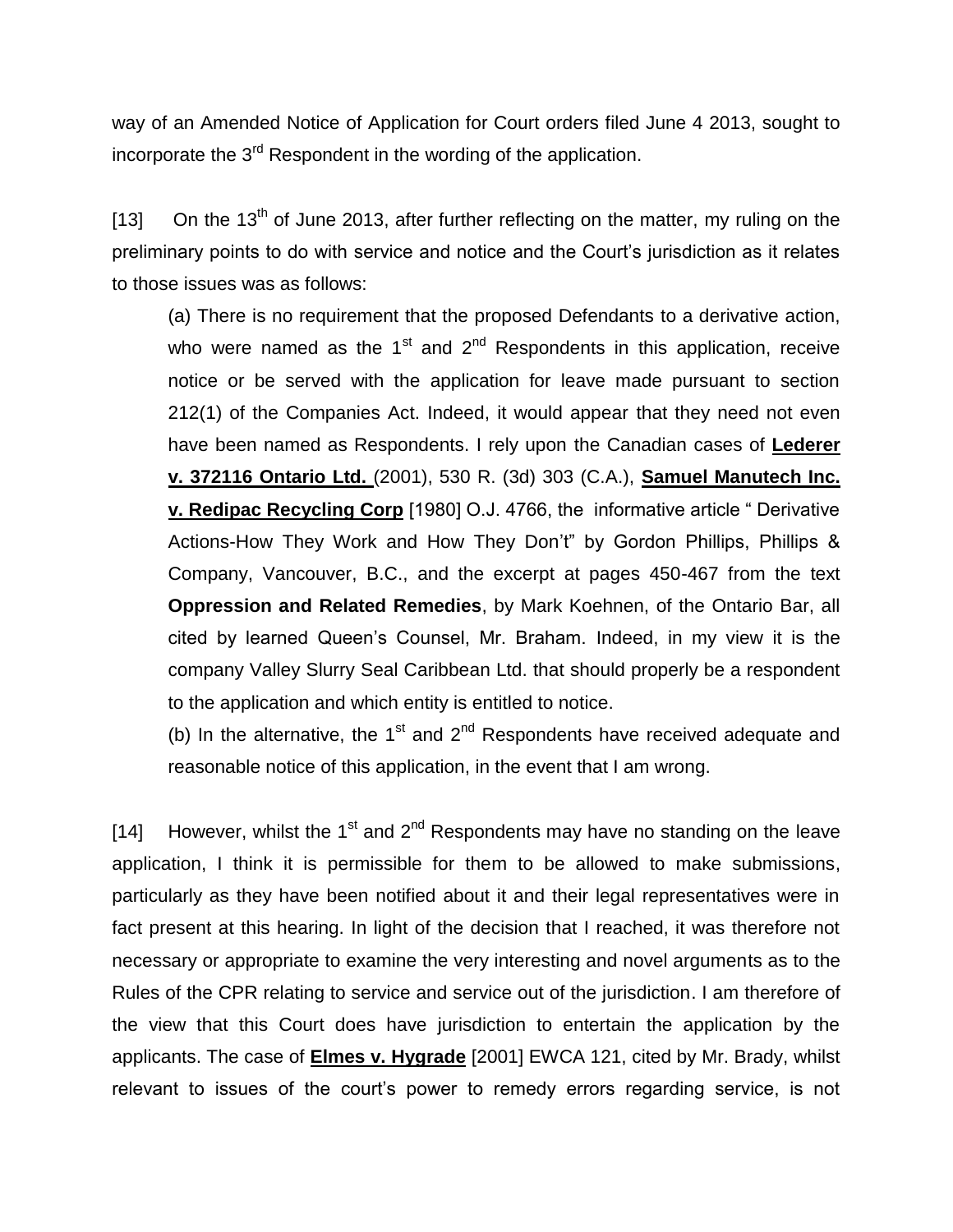relevant in the present circumstances. What was important was that the Court should be satisfied that Valley Slurry Seal Caribbean Limited had received proper notice of the application, and that was easily satisfied without contest. It should be noted that this question of notice of the application being made under sub-section 212(1) of the Companies Act is a different and separate question from the notice requirement under sub-section 212(2)(a).Under sub-section 212(2)(a), the applicant has to fulfil, (for want of a better term), a substantive requirement that the complainant has given reasonable notice to the directors of the company of his intention to apply to the Court under subsection (1) if the directors do not bring the action.

[15] As I indicated to Mr. Braham whilst hearing this matter, it seems to me that this application should perhaps have been brought by way of an originating proceeding, in particular a Fixed Date Claim Form, supported by an Affidavit and the only Respondent to the application would be the company Valley Slurry Seal Caribbean Limited. The Canadian authorities cited suggest that if leave is granted, a new and separate action has to be filed, against the relevant parties, in this case the  $1<sup>st</sup>$  and  $2<sup>nd</sup>$  Respondents. However, the point is far from clear, and our Companies Act does not specify the procedure to be adopted, unlike certain other legislation in other countries. In **Fraser & Stewart, Company Law of Canada**, Sixth Edition, 1993, by Harry Sutherland Q.C., at page 717, it is stated: "The application for leave is brought by way of motion or application." In Malaysia, the application is made by originating summons. In the article "Derivative Actions-How They Work and How They Don't", at page 7, it is stated:

**"Procedurally, you seek leave by filing a petition, not a writ. Any party may apply under Rule 52(11)(d) to have them converted into an action, with rights of discovery, but it seems unlikely that such an application would be well received:**

**....**

**(b) it seems counter intuitive to have a lengthy trial merely to decide if someone has the right to launch an action-in** *Discovery Enterprises Ltd. v. Ebco Industries* **(1997), 34 B.C.L.R. (3d) 168 K. Smith J. noted that "the procedure... is intended to be a summary procedure to permit a chambers**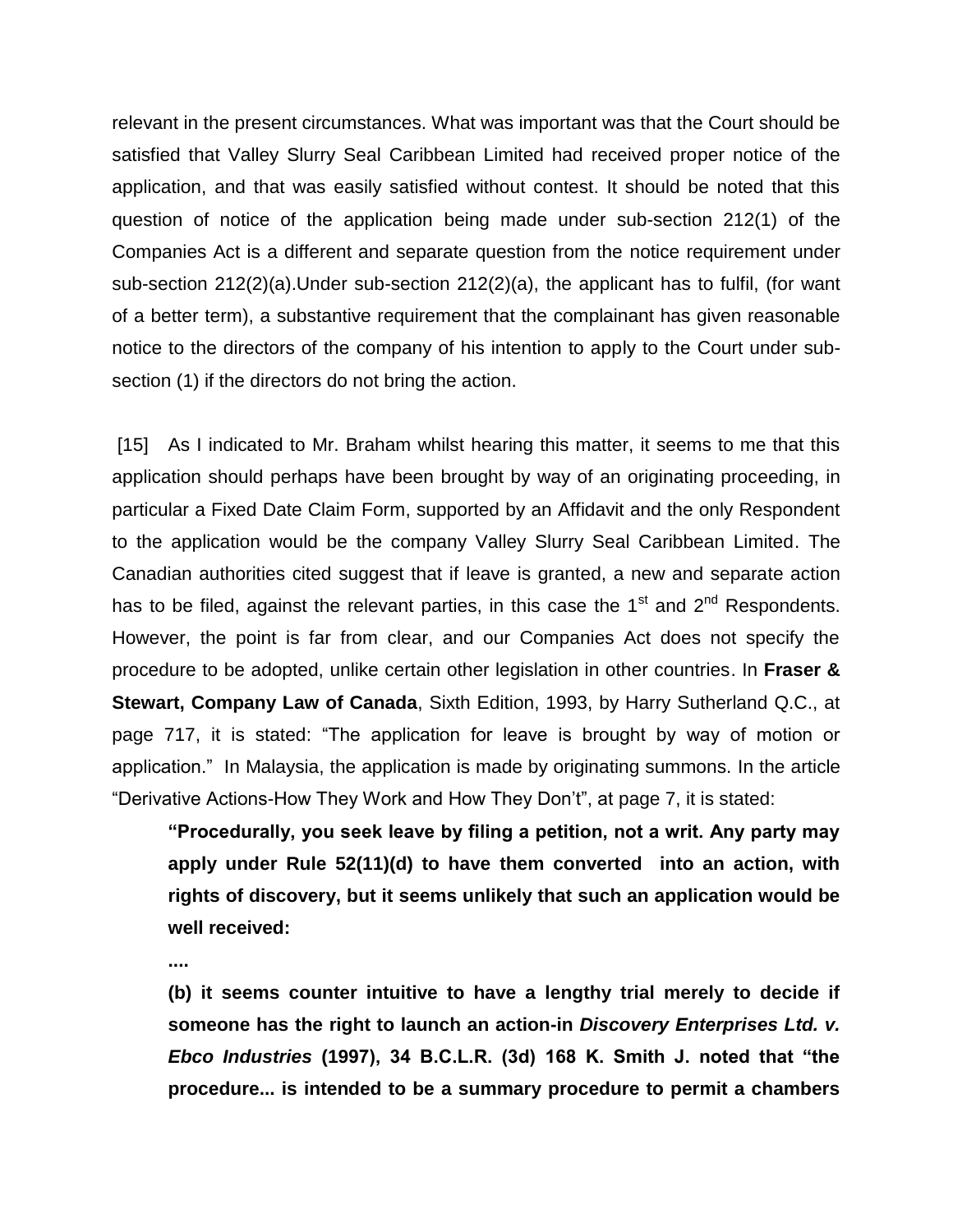# **judge to quickly determine whether a complainant may institute a derivative suit".**

[16] In our jurisdiction, petitions have been reserved mainly, when dealing with company matters, for winding up proceedings. Other applications to do with companies which require a summary proceeding, used to be made by originating summons, and under the CPR 2002, by way of Fixed Date Claim Form. I do not think this is a point that creates a great difficulty, and the Court has power, in particular under Rule 26. 9 (3) of the CPR, where there has been a procedural error, to make an order to put things right. This application can therefore be ordered to proceed as if begun by Fixed Date Claim Form. I so order.

### **The Applicants' Substantive Submissions**

[17] It was submitted, and I accept, that both applicants fall within the definition of "complainant" given in section 212(3) of the Companies Act, as, in the case of Mr. Lewis, the 1<sup>st</sup> Applicant, he is both a shareholder and a director, and in the case of Mrs. Lewis, the 2<sup>nd</sup> Applicant, she is a director.

[18] It was submitted that the conditions precedent in section 212(2) of the Act, may be summarised as follows:

a. That the complainant gave the Directors of the company reasonable notice of the complainant's intention to apply under section 212(1) of the Act, if the Directors do not with diligence bring the action and diligently prosecute the action that the complainant is proposing to bring.

b. That the complainant in bringing the action is acting in good faith.

c. That the proposed action appears to be in the interest of the company.

[19] In very detailed and comprehensive submissions, Counsel for the applicants referred to the Affidavit evidence and to the law, including many Canadian cases, and submitted that the applicants have satisfied all of the conditions precedent and it was submitted that the Court ought to grant the leave sought as prayed.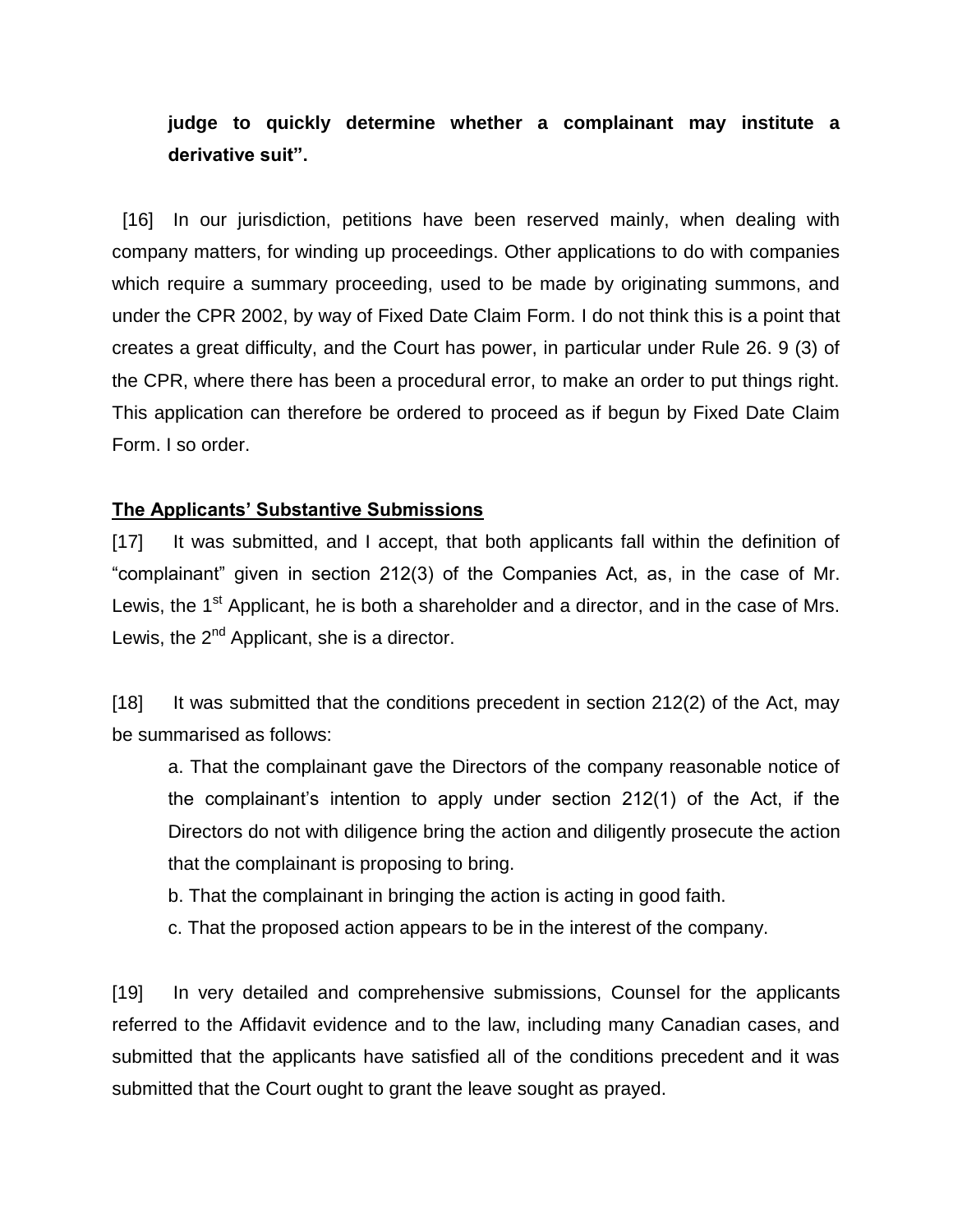# **The Respondents' Substantive Submissions**

[20] In the Respondents' submissions, it was pointed out that section 212 of the Jamaican Companies Act is a replica of the Canadian legislation. Mr. Brady also commended to the Court the approach taken by the Malaysian Courts as he submitted that Malaysia has similar legislation.

[21] Comprehensive submissions were also made by the Respondents, which were usefully summarized in paragraphs 52 -54 of the written submissions as follows:

**"52. The Canadian courts approach to the grant of leave to bring a derivative action is persuasive. Accordingly the court should be satisfied that:**

- **a. The applicants have made efforts to cause the directors to prosecute the proceeding.**
- **b. They have met the threshold of what the Canadian court would regard as reasonable notice to the company of their intention to apply for leave.**
- **c. The applicants have or are acting in good faith.**
- **d. It is in the best interest of the company for the claim to be brought.**

**53. It is submitted that-**

**1. On the evidence before the court the applicants have failed on all four limbs of the test. See** *Primex Investments Ltd. v. Northwest Sports Enterprise Ltd. 1995 Can Lll717 (BC.S.C.) (Supreme Court of British Columbia)*

**2. The applicants have failed to discharge the burden of establishing that they are acting in good faith. See** *Tremblett v. SCB Fisheries Ltd.*  **(1993) 116 Nfld. & PEIR 139 (Tremblett) at [84]**

**3. Furthermore by signing the lease for the pavers the Lewises acquiesced in the matter complained of. See paragraph 949 Canadian Encyclopaedic Digest-Derivative Action.**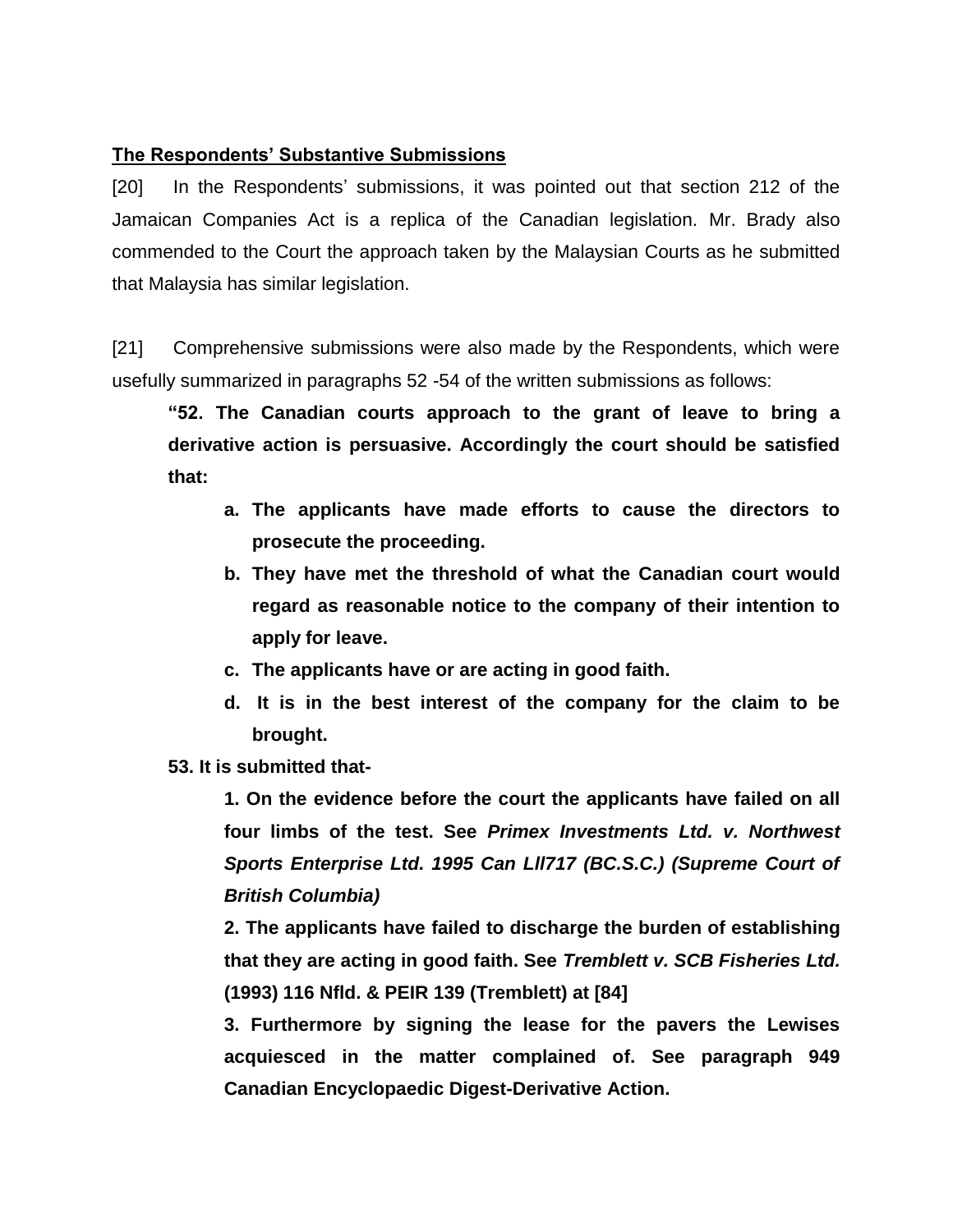**4. In light of the shareholders agreement which governs the company and the shareholders and which provide an arbitration clause by which all matters arising can be resolved, a claim on a matter which falls within the perview within the arbitration clause cannot be said to be in the interest of the company. See** *Primex Investments Ltd. v. Nortwest Sports Enterprise Ltd. ....*

**5. In any event the arbitration is an effective alternat**(ive) **remedy to deal with the matter complained of. On the authority of** *Barret v. Dunkett & Others* **(1995) 1 BCLC 243 an alternative remedy is a bar to grant of leave to file a derivative action.**

**54. On the foregoing basis the application for leave ought to be refused by the court. It is further submitted that the court has jurisdiction to appoint an arbitrator pursuant to the shareholders agreement."**

### **THE LAW AND AUTHORITIES**

#### **a. NOTICE**

[22] I have looked at the numerous authorities cited to me. In my judgment, the wording of the Canadian legislation, specifically the Canada Business Corporations Act, Clause 239 is more similar to the Jamaican Companies Act, section 212, than is the corresponding section of the Malaysian Act. When a company is federally incorporated in Canada, it will usually be the **Canada Business Corporations Act** that will be applicable- see the article **Derivative Actions-How they Work and How They Don't** , page 3 . For example, the **Companies** (**Amendment**) **Act 2007** of Malaysia speaks to the Court not granting leave unless "it appears *prima facie* to be in the best interest of the company that the application for leave be granted." These words are also present in the B.C. Act, Canada. However, the Jamaican Act has no such prima facie requirement and in addition, only speaks about the action being in the interests, as opposed to best interests of the company. I have therefore found the Canadian authorities, especially those considering the Canadian Business Corporations Act most helpful.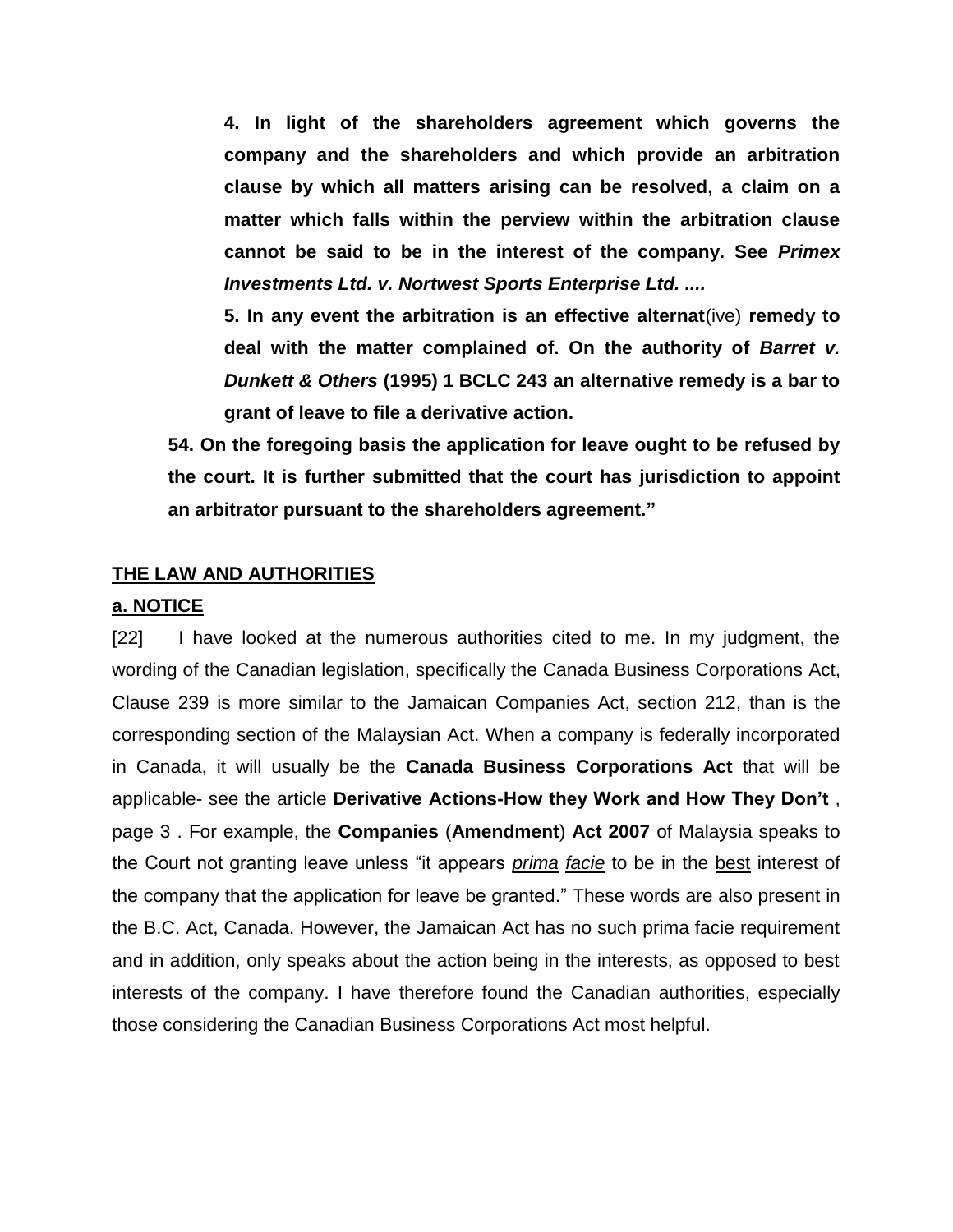[23] In the useful excerpt from Marcus Koehnen, **"OPPRESSION, and related remedies"**, cited by Counsel for the Applicants, at page 456, paragraph 3 headed " Notice to Directors", it is stated:

**"3. Notice to Directors**

**Canadian corporate statutes require applicants to give notice to the board of directors before seeking leave to commence a derivative action. The proposed defendant is not entitled to notice of the claim and has no standing to make submissions on the leave application.**

**......**

**The notice requirement should not be construed in an "unduly technical manner." The notice should give the directors enough detail to let them identify the transaction or conduct at issue, but need not be framed with great particularity. The notice need not take any particular form. A solicitor's letter is sufficient."**

[24] In " Fraser & Stewart COMPANY LAW OF CANADA", 6<sup>th</sup> Edition, 1993, by Harry Sutherland, Q,C, cited by Counsel for the 1<sup>st</sup> and 2nd Respondents, at page 717, under the heading " Commencing a Derivative action", it is stated:

**"Commencing a derivative action"**

**The codification of the representative action embraces all causes of actions that a shareholder may sue for on behalf of a corporation and thus there no longer exists a common law representative action. The statute must be complied with and leave must be obtained from the court.** 

.....

**First, the applicant must prove that reasonable notice has been given to the directors of the corporation... This section is not construed in a technical or restricted manner and thus "notice" has been held to include the request to bring the action together with details of the nature of the claim: see** *Re Daon Development Corp* **(1984), 54 B.C.L.R. 235 (S.C.);** *Re Bellman and Western Approaches Ltd.* **(1981),**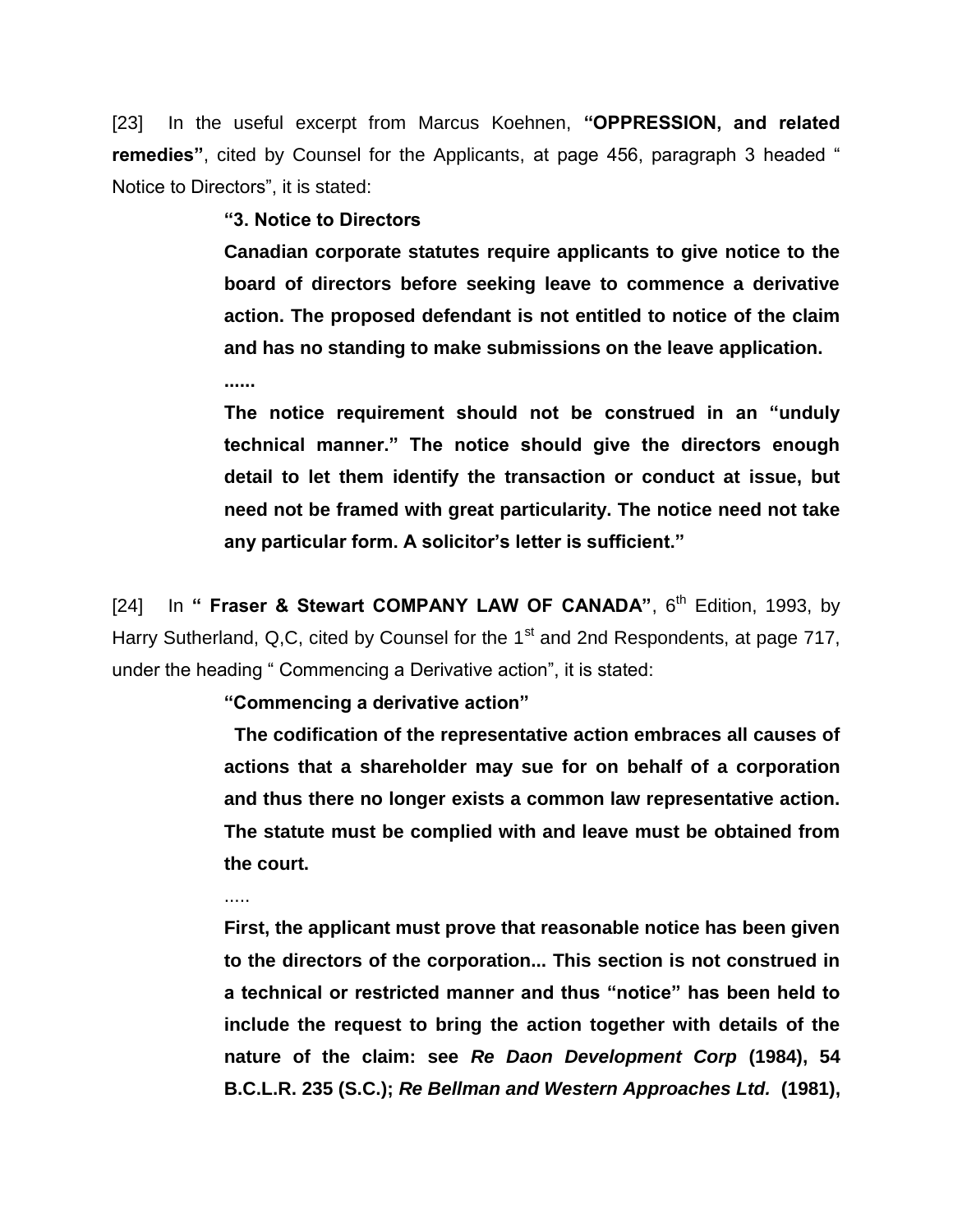**17 B.L.R. 117 (B.C.C.A.); and** *Armstrong v. Gardner* **(1978), 20 O.R.(2d) 648 (H.C.) (A letter to the board of directors constitutes notice); but see** *Re Daon Development Corp., supra***, where a letter written to the board by the complainant's solicitor after the motion had been filed was not considered to constitute notice. It is not necessary to include a draft statement of claim:** *Loeb v. Provigo Inc.*  **(1978), 88 D.L.R. (3d) 139 (Ont. H.C.) The notice must be directed to the directors and not simply to the corporation itself:** *Johnson v. Meyer* **(1987), 57 Sask. R 161 (Q.B.) Sufficient notice is established even though each and every cause of action is not specified in the notice:** *Re Bellman and Western Approaches Ltd., supra.* **"Notice" is no more than the knowledge which would be disclosed in a generally endorsed writ of summons:** *Re Northwest Forest Products Ltd.***, [1975] 4 W.W.R. 724 (B.C.S.C.) The technicalities as to notice may be satisfied by serving a notice of motion:** *Baniuk v. Carpenter (No. 2)*  **(1987), 217 A.P.R. 394 (N.B.Q.B.).**

[25] As stated in **Intercontinental Precious Metals Ltd. v. Cooke** (1994), 88 B.C.L.R.(2d) 101, quoted at page 37 of the article "Derivative Actions-How They Work, and How They Don't", the purpose of the notice requirement is " to afford the directors a reasonable opportunity to consider their position before the application is heard by the Court".

# **b. GOOD FAITH**

[26] Whether an applicant is acting in good faith is a question of fact to be determined in each case.In **Tremblett v. S.C.B. Fisheries Ltd.** (1993), 116 Nfld & P.E.I.R. 139 (Nfld. S.C.), at paragraphs 58 and 84, Puddester J. made the following statements as to good faith and the onus of proof, which were quoted with approval in **Primex Investments Ltd. v. Northwest Sports Enterproses Ltd. and 453333 B.C. Ltd.** ( 1995) ,[1996] 4 W.W.R. 54,(paragraph 30):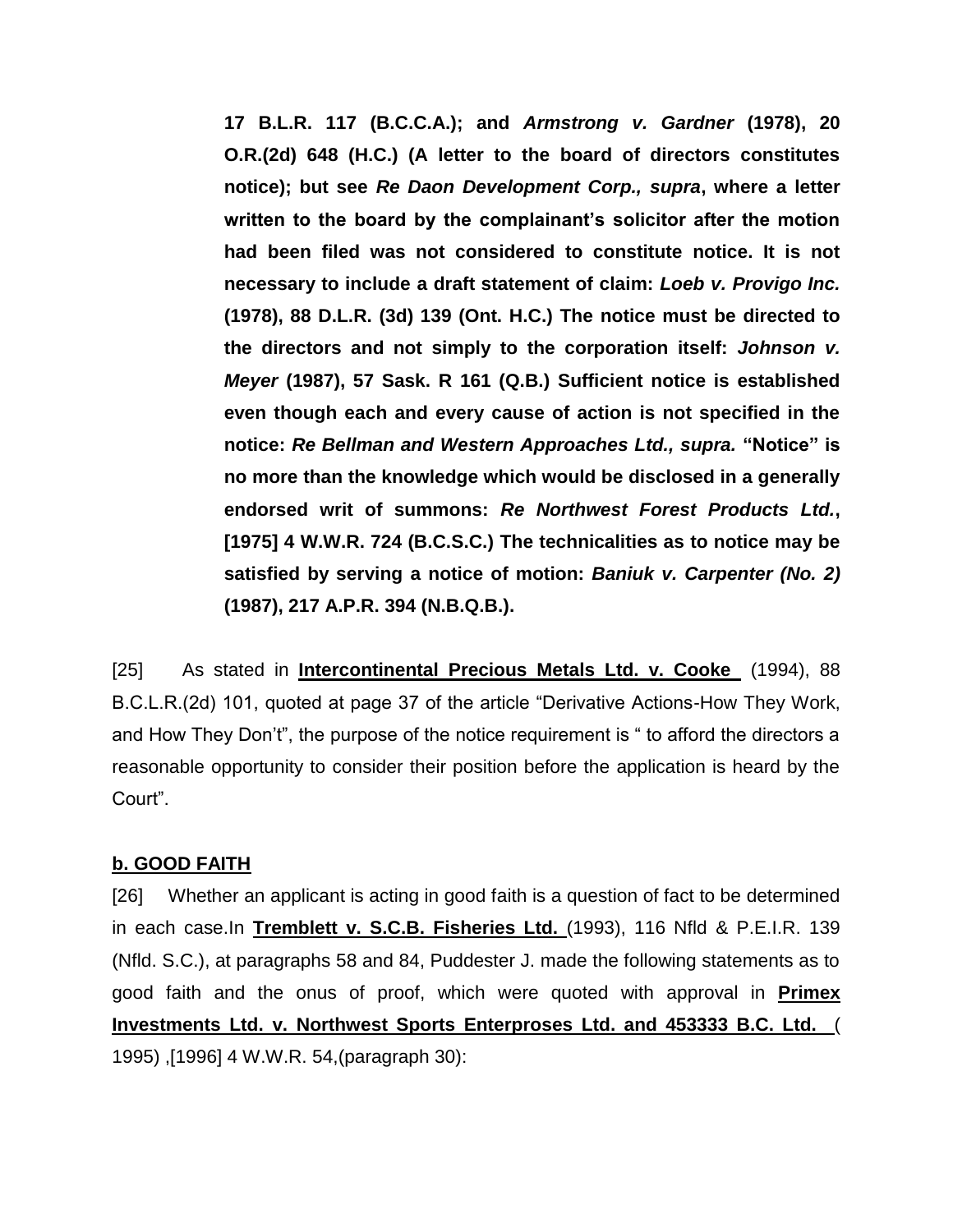**"58.it is necessary that an applicant bring cogent evidence establishing clearly on a preponderance of evidence that the application is in fact brought in good faith....**

...

**84. ...in an application such as this there is a substantial onus on the applicant-complainant himself to positively establish "good faith". ..it seems to me that this is a logical and appropriate requirement where the remedy sought is to place in the control of an applicant who is potentially, and indeed perhaps usually, a minority shareholder or single director, the authority to cause the resources of the corporation to be directed towards pursuing a court proceeding which is not willingly pursued by the majority of shareholders or the board. Even though this matter is assessed on an application, as opposed to a trial, in my view there is a substantial onus to be met by any applicant, including the applicant here, with respect to the establishment of good faith."**

[27] On this issue of good faith, I found the Australian case of **Swain v. Pratt** [2002] NSWSC, quite instructive. Though the words of the **New South Wales Corporations**  Act, are not exactly the same as our legislation, they are similar to the Malaysian and B.C. Act and indeed, Palmer J. stated at paragraph 20, "Its inspiration was s.165 of the *New Zealand Companies Act, 1993,* a section derived in turn from the *Canada Business Corporations Act 1985.*" At paragraphs 35-37, his Lordship, sitting in the Equity Division of the New South Wales Supreme Court stated:

**"35.At this early stage of the development of the law on statutory derivative action created by Pt 2F. 1A it would be unwise to endeavour to state compendiously the considerations to which the Courts will have regard in determining whether applicants in all categories defined by s. 236(1) are acting in good faith. The law will develop incrementally as different factual circumstances come before the Courts.**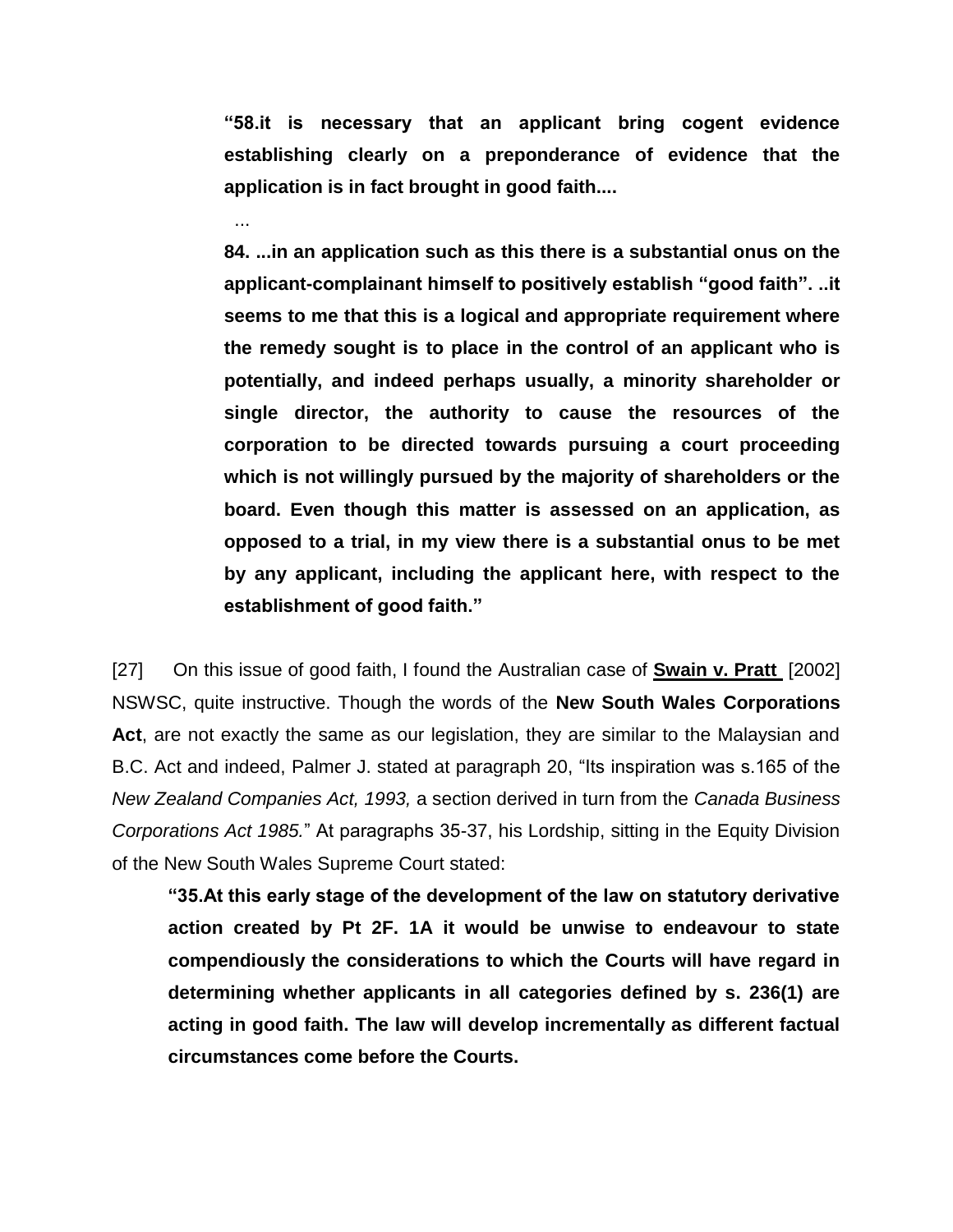**36. Nevertheless, in my opinion, there are at least two interrelated factors to which the Courts will always have regard in determining whether the good faith requirement of section 237(2)(b) is satisfied. The first is whether the applicant honestly believes that a good cause of action exists and has a reasonable prospect of success. Clearly, whether the applicant honestly holds such a belief would not simply be a matter of bald assertion: the applicant may be disbelieved if no reasonable person in the circumstances could hold that belief. The second factor is whether the applicant is seeking to bring the derivative suit for such a collateral purpose as would amount to an abuse of process.**

**37. These two factors will, in most but not all, cases entirely overlap: if the Court is not satisfied that the applicant actually holds the requisite belief, that fact alone would be sufficient to lead to the conclusion that the application must be made for a collateral purpose, so as to be an abuse of process. The applicant may, however, believe that the company has a good cause of action with a reasonable prospect of success but nevertheless may be intent on bringing the derivative action, not to prosecute it to a conclusion, but to use it as a means for obtaining some advantage for which the action is not designed or for some collateral advantage beyond what the law offers. If that is shown, the application and the derivative suit itself would be an abuse of the Court's process:** *Williams v. Spautz* **[1992] HCA 34; (1992) 174 CLR 509, at 526. The applicant would fail the requirement of s.237(2)(b)."**

[28] Palmer J. at paragraph 38 of the **Swansson** judgment points out that a current shareholder with more than a token shareholding seeking to recover property so that the value of shares will be increased, or a current director, may satisfy the good faith criteria with relative ease. His Lordship stated:

**"38. Where the application is made by a current shareholder of a company who has more than a token shareholding and the derivative action seeks to recovery of property so that the value of the applicant's shares would be**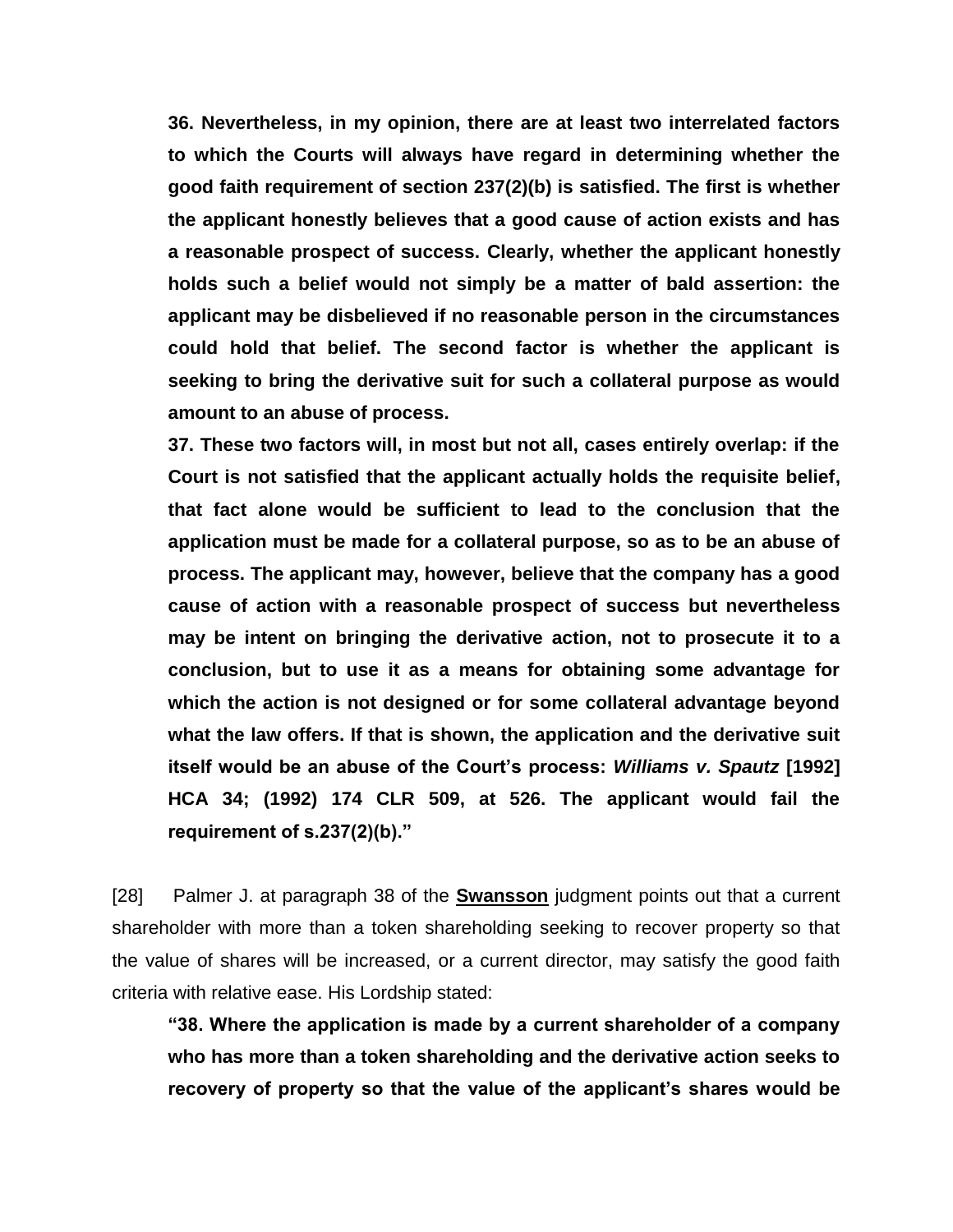**increased, good faith will be relatively easy for the applicant to demonstrate to the court's satisfaction. So also where the applicant is a current director or officer: it will generally be easy to show that such an applicant has a legitimate interest in the welfare and good management of the company itself, warranting action to recover property or to ensure that the majority of the shareholders or of the board do not act unlawfully to the detriment of the company as a whole."**

[29] At paragraph 41, it was pointed out that if it is the intention of the applicant to restore value to the company, the fact that the applicant also has personal animosity to the directors or other shareholders will not amount to bad faith.

[30] Further, at paragraph 43 Palmer J. expressed the view that the application would not be made in good faith if the applicant seeks to receive a benefit, which in good conscience, he should not receive, for example if he had knowingly participated in the wrong complained of along with the proposed defendant. This is so even though the company itself stands to benefit from the derivative action.

[31] In the **Canadian Encyclopedic Digest, Business Corporations(Ontario) X-Shareholders 8-Derivative Actions**, cited by Mr. Brady, at paragraphs 949, 956 and 957, it is stated as follows-

**"949. The granting of leave is not automatic, but requires the court to exercise a judicial discretion. In deciding whether to grant leave, the court must balance the clear policy of the section to protect the legitimate interests of persons who fit within the definition of "complainant" and the at least equal interest in avoiding undue interference with corporate management that is being conducted in good faith, as well as the need to avoid a multiplicity of actions. A shareholder may not bring a derivative action where he or she has acquiesced in the conduct complained of. In deciding whether to grant leave, the court may take into account the apparent merit of the claim, and it would not seem appropriate for the court**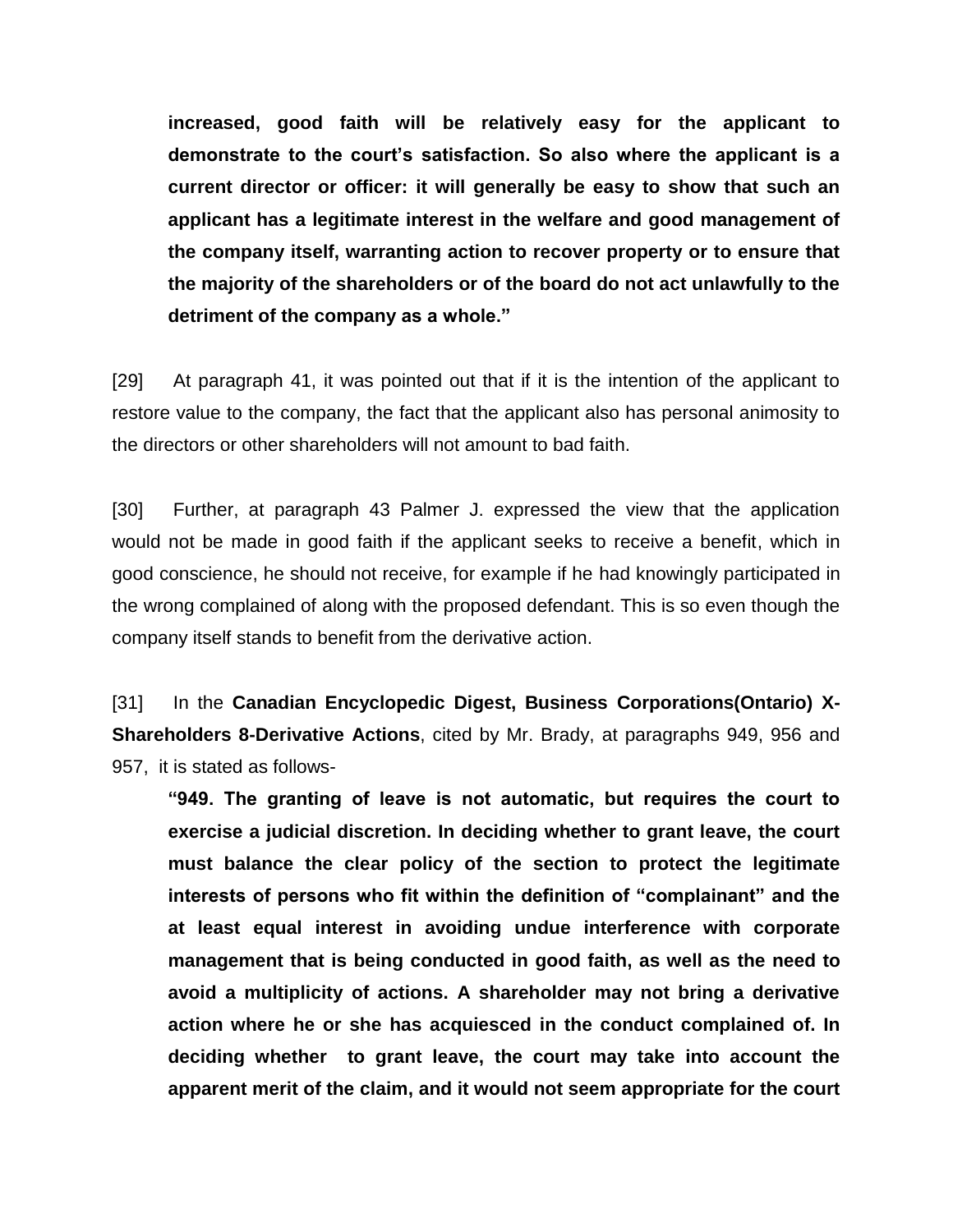**to grant leave where the management of the corporation have made a judgment in good faith that it is not in the best interests of the corporation to pursue a particular claim, particularly where that judgment has been made by an independent committee of the directors who have conscientiously reviewed the merits of the proposed claim. However, the court must not decide the merit of the claim before deciding whether to grant leave. The court should grant leave where the proposed action is in the shareholder's interest, unless the action appears likely to be dismissed or is frivolous, scandalous or vexatious.**

**...**

**956. By extension, it is necessary to distinguish between shareholder oppression, dissent and derivative action rights. The oppression and dissent remedies provided for in Ontario's Business Corporations Act and the Canada Business Corporations Act create personal rights in favour of the shareholder. The mere fact that a shareholder has such a right (for instance, the right of dissent upon an amalgamation) is not sufficient in itself to justify a derivative action (for, in the case of an amalgamation, there is no wrong to the corporation).**

**957. The fact that the oppression remedy is also available to an aggrieved shareholder (even if such proceedings have been instituted) is not relevant to the question of whether leave should be granted to bring a derivative action. The shareholder is not forced to choose between personal and derivative relief. Thus the commencement of separate personal and derivative claims is not necessarily abusive. A derivative action is one for the redress of a wrong to the corporation itself. A personal action by the shareholder (whether brought solely on his or her own behalf or as a class action on behalf of the other shareholders) is to redress the wrong done to the shareholder or shareholders, as distinct from the corporation. Thus there is no duplication in the proceedings."**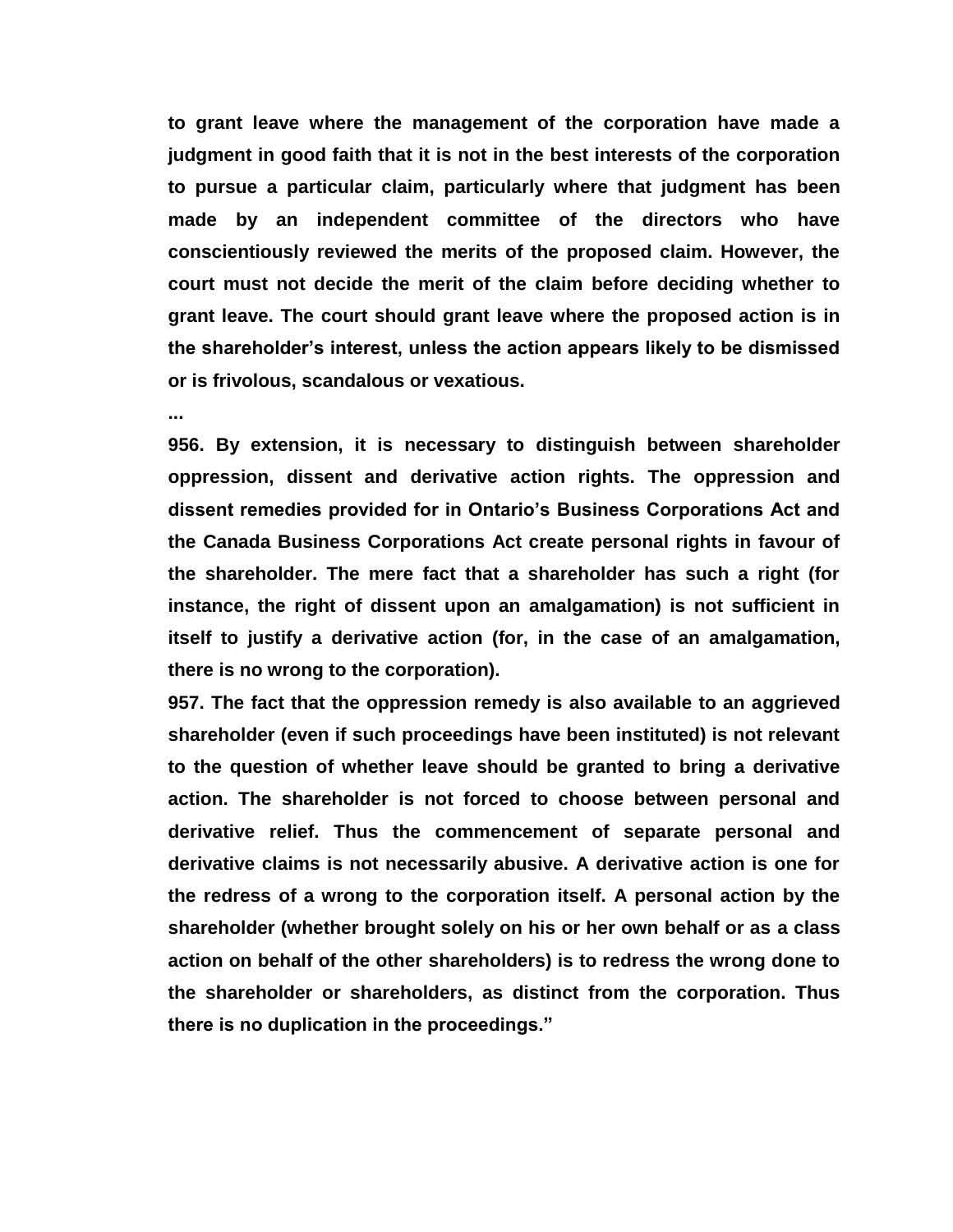[32] In **Barrett v. Duckett** [1995] 1 BCLC 243, it was held that a shareholder would be allowed to bring a derivative action on behalf of a company where the action was brought bona fide for the benefit of the company for wrongs to the company for which no other remedy is available and not for an ulterior purpose. Conversely, if the action was brought for an ulterior purpose or if another adequate remedy was available, the court would not allow the derivative action to proceed. On the facts, the opportunity to put the company into liquidation provided an alternative remedy to the derivative action. In addition, B was not pursuing the action bona fide in the interests of the company but was pursuing it for personal reasons associated with the divorce of her daughter from D. Accordingly, the appeal would be allowed and the action struck out.

# **c. APPEARS TO BE IN THE INTERESTS OF THE COMPANY**

[33] In **Bellman v. Western Approaches Ltd.** (1981) 130 D.L.R. (3d) 193, Nemetz C.J.B.C., sitting in the British Colombia Court of Appeal, at page 201, stated:

# **"(c)** *Interests of the corporation*

 **In my view this is the key section for consideration in this case. The section does not say that the Court must be satisfied that it is in the interests of the corporation. It says that no action may be brought unless the Court is satisfied that it** *appears* **to be in the interests of the corporation to bring the suit. I take that to mean that what is sufficient at this stage is that an arguable case be shown to subsist."**

[34]In **Primex**, Tysoe J. expressed the view that an arguable case and a case with reasonable prospects of success amount to the same standard. At paragraph 39, his Lordship stated:

**" 39. The Respondents asked me to apply this 'reasonable prospect test rather than the "arguable" test from the** *Bellman* **case. In my view, there is no difference between these two tests. Any position can be argued by competent counsel but, in using the word "arguable", I believe Nemetz C.J.B.C. was referring to a reasonable argument which would not be dismissed out of hand. An argument which is not dismissed out of hand is**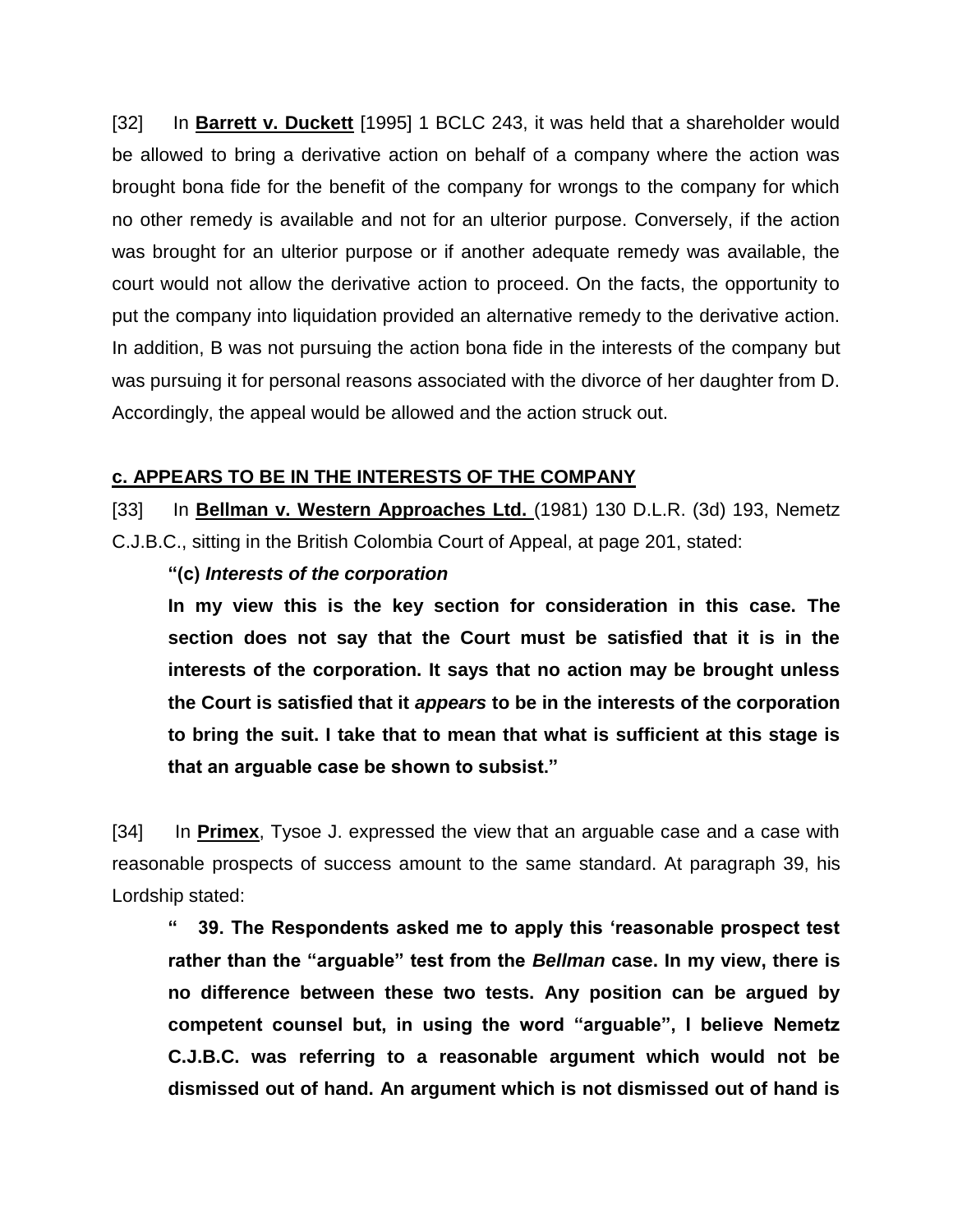**one which has a reasonable prospect of succeeding. In** *Re Marc-Jay Investments Inc. and Levy* **O'Leary said this:**

*It is obvious that a Judge hearing an application for leave to commence an action, cannot try the action. I believe it is my function to deny the application if it appears that the intended action is frivolous or vexatious or is bound to be unsuccessful. Where the applicant is acting in good faith and otherwise has the status to commence the action, and where the intended action does not appear frivolous or vexatious and could reasonably succeed; and where such action is in the interest of the shareholders, then leave to bring the action should be given.***"**

#### [35] At pages 203 and 204 of **Swansson**, the judge stated:

**"How is a Court to exercise its discretion in coming to a determination that it is satisfied that "it appears to be in the interests of the corporation" to allow the derivative action to be brought? The discretion is a wide one. However, despite its breadth, nowhere does Parliament say, nor, in my opinion, was it intended, that the logic of the common law in cases of this kind be disregarded. One must first look to the decision of the directors who, having been given reasonable notice by a complainant in good faith, decide** *not* **to assert a corporate right of action. In this case they refused. Can it be said that this refusal was given impartially?**

**.......**

**Considering the whole of the evidence before the Chambers Judge, she could have come to the conclusion that at the time when they came to the decision not to sue, the directors did stand in a dual relation which prevented them from exercising an unprejudiced judgment. While it is true that a quantifiable loss was not proven, nevertheless, it was sufficient to have adumbrated a potential loss resulting from the covenant in the guarantor's agreement requiring the borrowers to pay a fee to the guarantor in the event that they were not able to cause the company to go public. Since the fee was based on gross revenue, it might place the**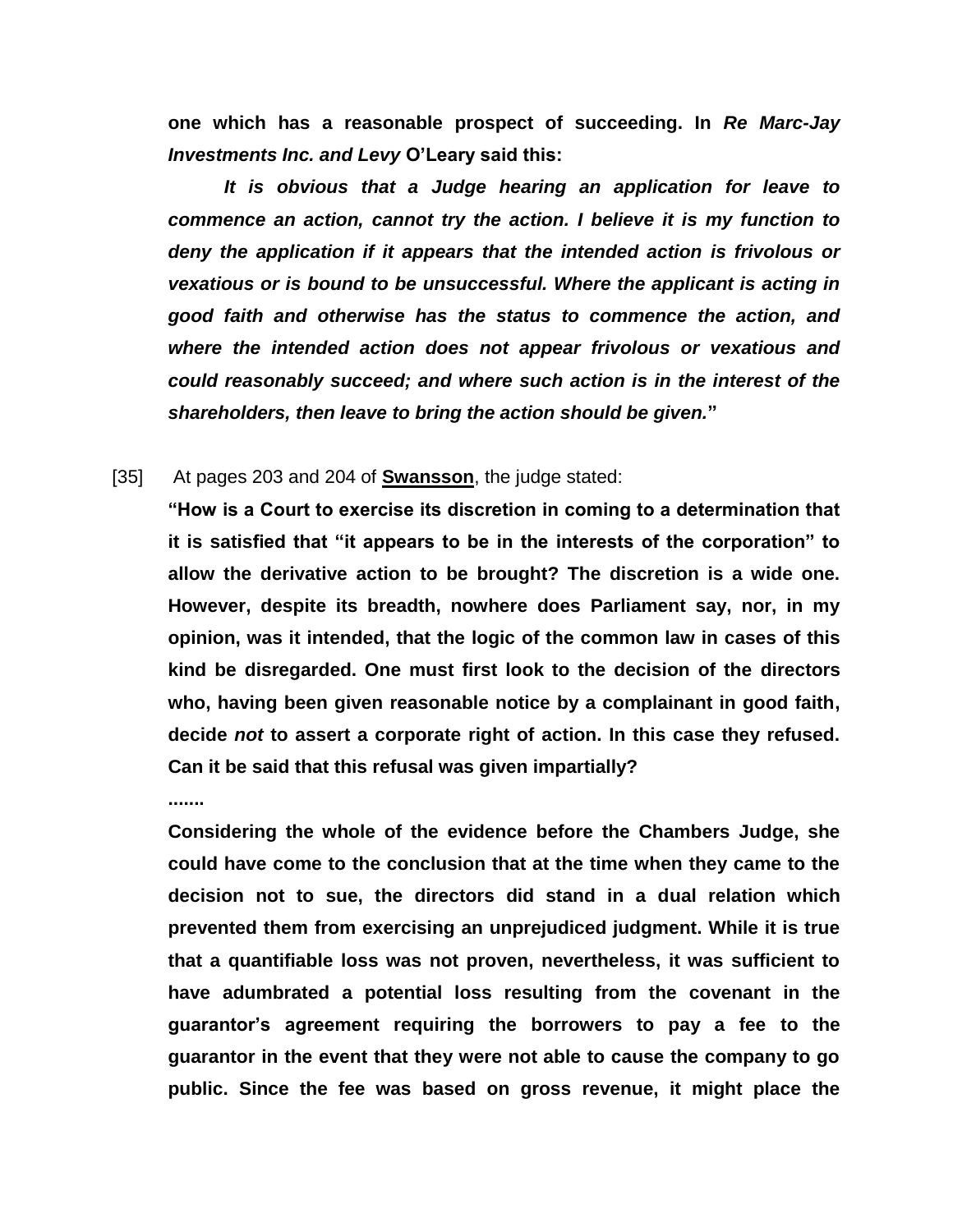**directors in a position of conflict in deciding whether it is in their interest to keep revenues down in order to reduce the potential fee or to maximize revenues in the interest of all of the shareholders. However, this would be a matter for the trial Court to consider. It is sufficient that it appears to be in the interest of the company that the action be brought."** 

### **RESOLUTION OF THE ISSUES AND FINDINGS OF FACT**

#### **Whether applicants are complainants**

[36] The Court can only give leave to the applicants if they qualify as being complainants. In my view, both applicants fall within the definition of "complainant" given in sub-section 212(3). The  $1<sup>st</sup>$  Applicant Earle Lewis is both a shareholder and a director of Valley Slurry Seal Caribbean Limited and thus he fulfils the definition given in both sub-section 212(3)(a) and (c). The  $2^{nd}$  Applicant Carol Lewis falls within the definition given in sub-section 212(3)(c) as she is a director of the Company.

#### **a. Notice**

[37] At paragraphs 7-11 of the Second Affidavit of Earle Lewis filed on the 19<sup>th</sup> of March 2013 in support of the application for leave, Mr. Lewis states:

**"7. That pursuant to Section 212 of the Companies Act, the Respondents were given notice on December 18, 2012 of an intention to bring a derivative action to which the Respondents responded to my letter of intention on December 21, 2012.**

**8.That the facsimile contacts for both Respondents appear on exhibits to Claim No. 2012 CD 00108 being Fax# (916) 373-1438 and Fax # (209) 554- 0302 for Valley Slurry Seal Company and Jeffrey Reed respectively.**

**9. That as a Director of Valley Slurry Seal Caribbean Limited, I have contacted the 1st Respondent and my fellow Directors via Fax # (916) 373- 1438 on several occasions over the past 2 years, and from which all have responded.**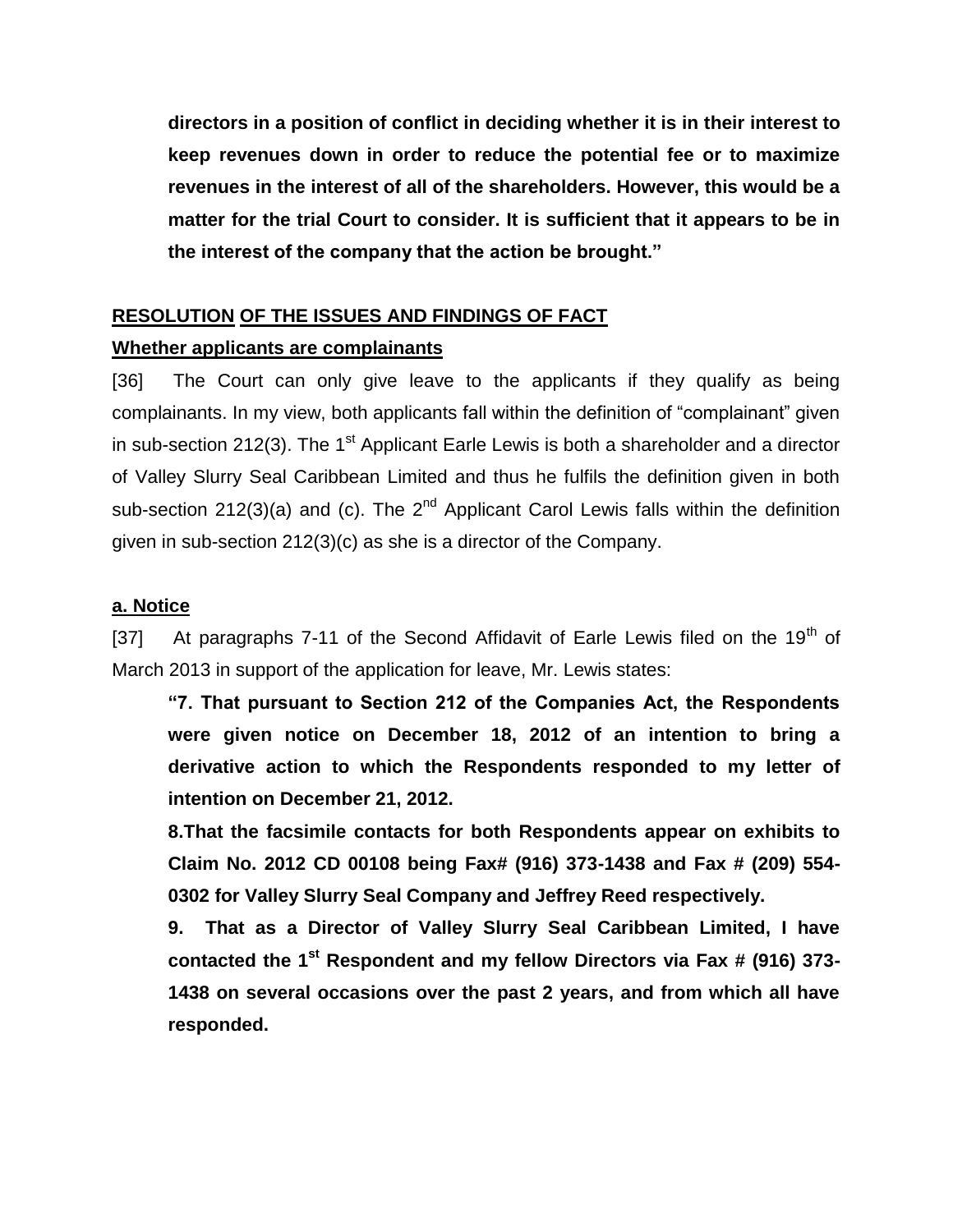**10. That the Respondents are also well aware of my prior attempt to pursue an Application for derivative action, have received the following notices, and said:**

**a. Service of Claim Form and Particulars of Claim in** *Claim No. CD 110 of 2012,* **an Acknowledgement of which was filed in this Honourable Court by the 1st Respondent.**

**b. Letter dated December 18, 2012 by Earle Lewis to the Directors of VSS CL giving notice of my intention to seek the Court's leave to file an action on behalf of the company. A copy of the said letter is exhibited and marked "EL-1"**

**c. A copy of the said letter giving notice was faxed to the remaining Directors of VSS CL-Jeffrey Reed using his personal fax number (209) 544-0302, Alan Berger and Ron Bolles at Valley Slurry Seal Co. at fax number (916) 373-1438 and hand delivered to Carol Lewis.**

**d. Letter dated December 21, 2012 from the 2nd Respondent sent via email to me and Carol Lewis (Director) acknowledging receipt of my December 18, 2012 Notice and copying Alan Berger and Ron Bolles. A copy of the said response is exhibited and marked "EL-2".**

**11. I am therefore satisfied that the Defendants have been notified of my intention to file this Application for derivative action."** 

[38] It is useful to examine the contents of the two letters referred to. In a further Affidavit filed May 3<sup>rd</sup> 2013, Mr. Lewis also exhibited copies of the Claim Form and Particulars of Claim in Claim No. CD 110 of 2012. The letter from Earle Lewis states as follows:

# **" BY EMAIL &FAX**

 **December 18, 2012**

 **The Directors Valley Slurry Seal Caribbean Limited Suite 52 Winchester Business Centre**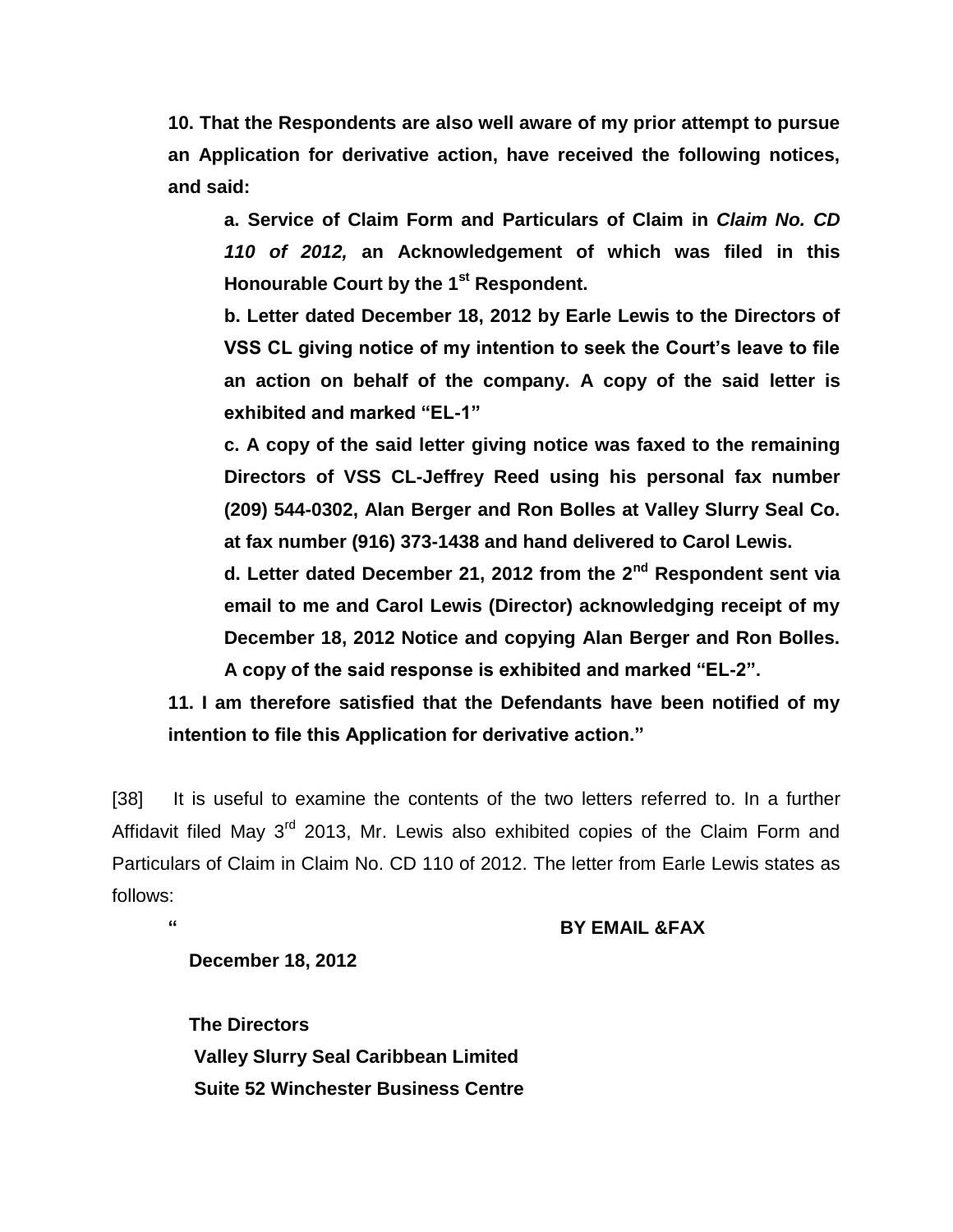**15 Hope Road Kingston 10**

**Dear Sirs,**

# **Re: NOTICE OF MINORITY SHAREHOLDER'S INTENTION TO APPLY FOR**

# **DERIVATIVE ACTION UNDER SECTION 212(1) OF COMPNAIES ACT OF JAMAICA**

**Please be advised that I, Earle Lewis, who holds 40% shares in Valley Slurry Seal Caribbean Limited hereby give notice of my intention to apply to the Supreme Court of Jamaica for leave to intervene in Claim CD 00108**  *Valley Slurry Seal et al v. Earle Lewis et al* **and to file a derivative action on behalf of Valley Slurry Seal Caribbean Limited for the matters complained in the Claim Form and Particulars of Claim in CD 110 of 2012** *Valley Slurry Seal Caribbean et al v. Valley Slurry Seal et al***, no longer before the Court. This Notice is made pursuant to section 212(2)(a) of the Companies Act of Jamaica. The period of this notice is to be taken together with the notice already provided by the service of the above Claim. Yours faithfully,**

# **MR. EARLE LEWIS**

**(Shareholder and Director of Valley Slurry Seal Caribbean Limited)"**

[39] The letter from Jeffrey Reed is written on the letterhead of Valley Slurry Seal Caribbean Ltd. and states as follows:

**"December 21st 2012**

**Earle Lewis and Carol Lewis c/o Embassy Apartments 17 Kings Way Kingston 10, Jamaica**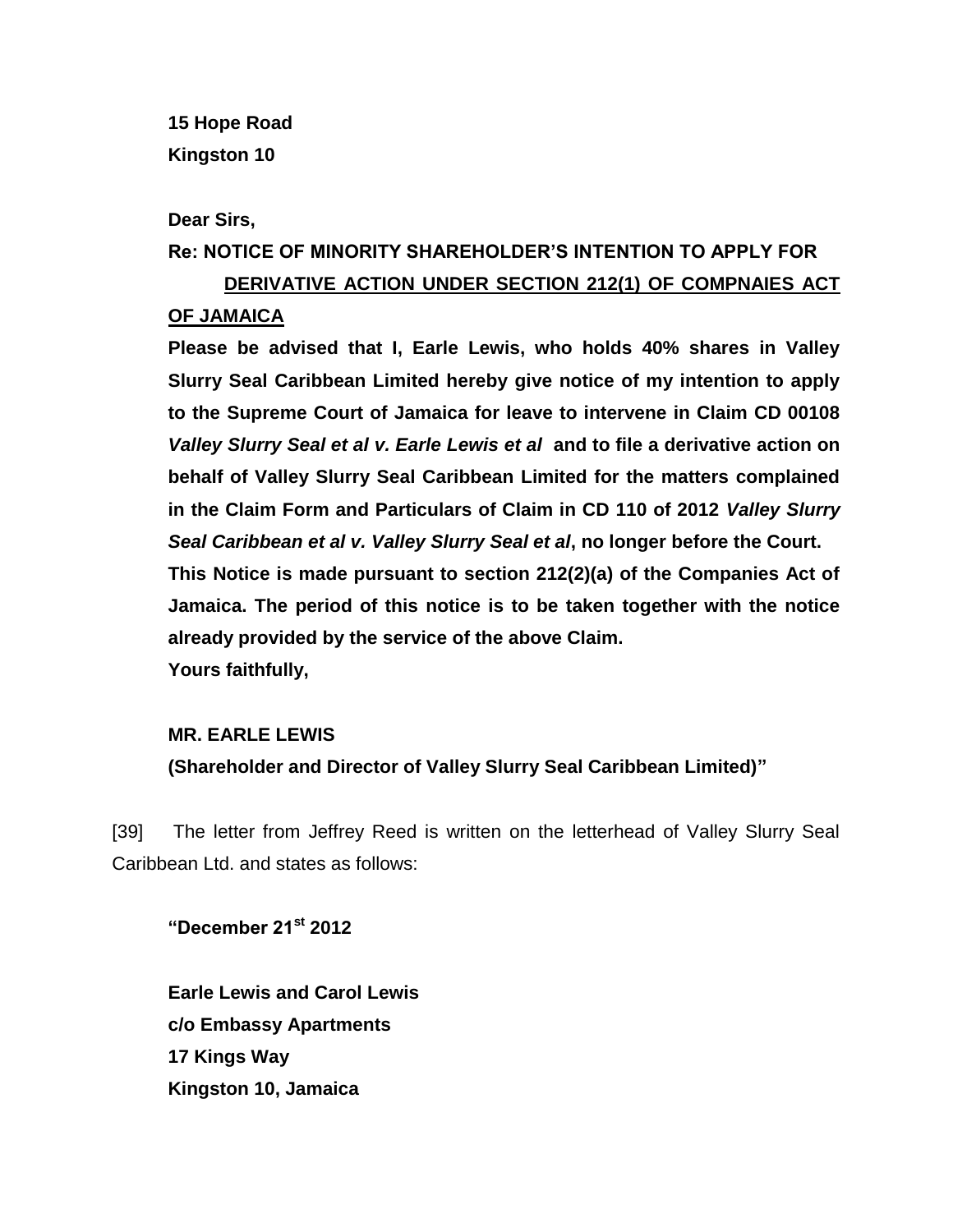**Please be advised that while we have received your notice of intent to apply for derivative action, as shareholders all of your actions are governed by the shareholder's Agreement which both of you signed. This Agreement takes precedence. We suggest that you re-read it thoroughly and follow its terms and conditions relating to disputes as the Courts will most assuredly defer its provision which you have not followed. We will request sanctions and restitution of any and all costs from you to defend ourselves individually and for the Company.**

**Sincerely,**

**Jeffrey Reed Managing Director Valley Slurry Seal Caribbean Limited**

#### **C.c. Alan Berger, Ron Bolles; Kerrian Mitchell "**

[40] It is true that as argued by Mr. Brady, the applicants were relying on the contents of a Claim Form and Particulars of Claim that had been struck out. However, I do not agree that because the Suit was struck out the applicants were not entitled to rely upon the contents. As stated in numerous authorities, the notice requirements are not to be regarded in an unduly technical manner. The main reason that the Suit was struck out was that leave to bring a derivative action on behalf of Valley Slurry Seal Caribbean Limited was not/had not been obtained before the filing of the Suit. It is also true that in Claim CD 00110 of 2012 sections 160-165 and 213 of the Companies Act, as well as the Income Tax Act were also referred to, which have to do with the ordering of an investigation by the appropriate Minister, and that there are no particulars in relation to the averment about the Income Tax Act. However, as the authorities make clear, not all the causes of action have to be referred to and the Notice does not need to be framed with any great particularity or be in any particular form. I agree with Mr. Braham Q.C's submission that the nature of the claim which the applicants now seek to obtain leave in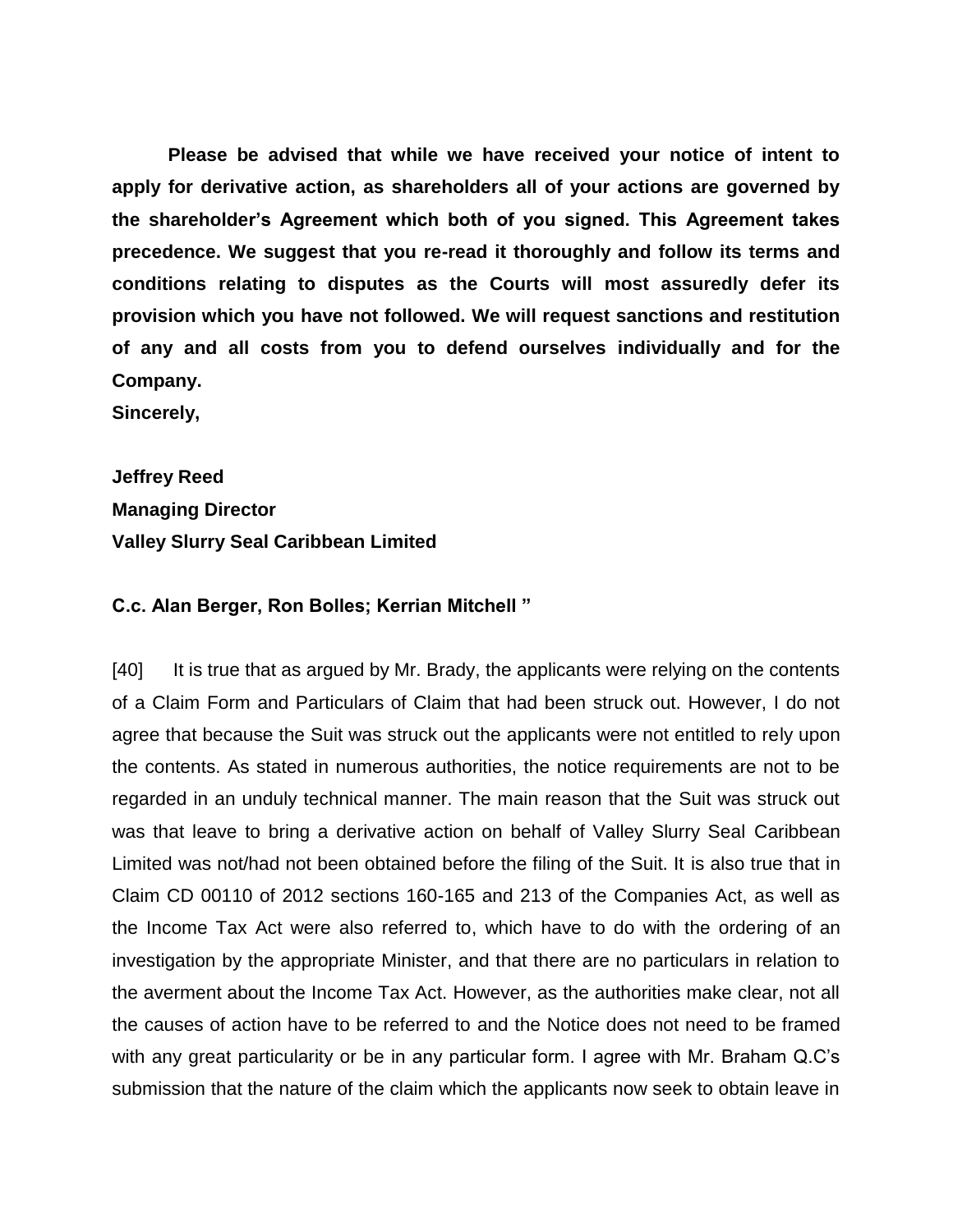respect of in the present application is fairly clearly referred to in the Claim Form and Amended Particulars of Claim in Claim No. CD 00110 of 2012. In the Amended Claim Form it is in essence alleged that the Second Respondent Jeffrey Reed, is in breach of his fiduciary duties and in addition the contention was that Valley Slurry Seal Caribbean Limited had also been abused by the First and Second Respondents. Further, that Valley Slurry Seal Co. has been the beneficiary of all that Valley Slurry Seal Caribbean Limited has lost. The abuse alleged included permitting Valley Slurry Seal Caribbean Limited to lease equipment whereby the lease was disadvantageous to the Company. It is alleged that Valley Slurry Seal Caribbean Limited had paid the lease in its entirety and had an interest in the Macro Pavers in essence because the lease payments exceeded the value of the equipment many times over. There were claims made on behalf of Valley Slurry Seal Caribbean Limited for damages for conversion, claims for unjust enrichment and for a number of declarations, including those seeking proper accounting of amounts due to Valley Slurry Seal Caribbean Limited, in particular the declarations sought at sub-paragraphs 31iv, vi and vii of the Amended Particulars of Claim. In addition, the  $1<sup>st</sup>$  and  $2<sup>nd</sup>$  Respondents, and the Directors upon whose behalf Mr. Jeffrey Reed wrote, did not ignore the letter dated  $18<sup>th</sup>$  December 2012; they responded by letter dated 21<sup>st</sup> December 2012. I agree with Counsel for the Applicants that all the letter purports to do is simply to remind the Applicants of the Shareholders' Agreement and to indicate that that Agreement should take precedence to the proposed derivative claim. In all the circumstances, I am of the view that reasonable notice has been given by the applicants to the directors as required under sub-section 212(2)(a) of the Companies Act and that the Applicants have met the first condition precedent.

### **b. GOOD FAITH**

[41] I recognize that it is for the Applicants to satisfy me that they are acting in good faith and they must do so by cogent evidence. In his Affidavit filed on the  $2^{nd}$  of May 2013, Mr. Lewis at paragraphs 4 and 7 states as follows:

**"4. That the applicants herein have a legitimate interest in the welfare of the company, and our application for leave to file derivative action is being**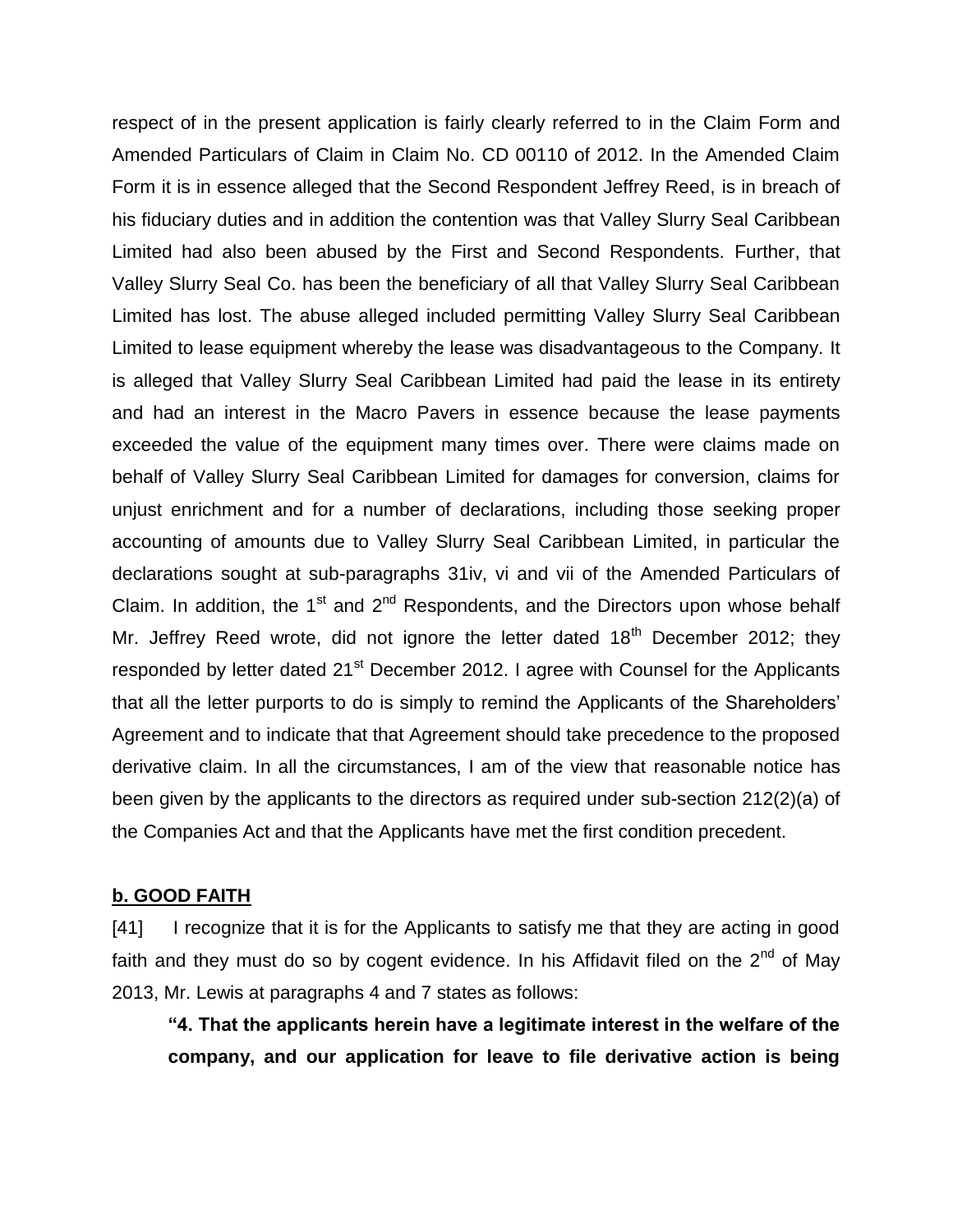**brought in good faith and is grounded in the sincere belief that this action is necessary to protect the interest of the company.**

**.....**

**7. That the substance of the exhibited documents show that should the court grant its leave to file a derivative action, that the documents disclose that VSSCL is prima facie entitled to the reliefs sought against the Respondents and that there is a real prospect that a proposed claim will succeed at trial."**

[42] Mr. Brady had submitted that the Applicants must satisfy this burden in light of the Shareholders' Agreement and the Arbitration clause therein contained. It is also alleged that by signing the lease for the Pavers the Lewises acquiesced in the matters complained of. I will deal with the issue of the Shareholders' Agreement and the Arbitration Clause first, since this is one of the aspects of Mr. Brady's application that still remains for adjudication, and on the basis of which the application filed on May 15 2013 on behalf of the Respondents sought that this matter be struck out and referred to arbitration in accordance with the Arbitration Clause in the Shareholders' Agreement. In this regard, the Affidavit of Kerriann Mitchell, Attorney-at-Law, employed to Brady & Co, filed Mav 3<sup>rd</sup> 2013 proves useful. In that Affidavit, Ms. Mitchell opines that the dispute raised in the claim is one which falls within the terms of the arbitration clause, and the Shareholders' Agreement is exhibited. I should state from the outset that the Shareholders' Agreement is very confusing. It appears to be an agreement between Valley Slurry Seal Caribbean Limited and its shareholders. The definition section defines Shareholders as meaning Valley Slurry Seal Co. (a California Corporation) and Earle Lewis, an individual. Mrs. Carol Lewis does not appear to be a true shareholder, but yet she is treated as one under the Shareholders' Agreement for some purposes. It is also confusing as to whether Jeffrey Reed is a party to the Agreement in his personal capacity, or whether it is Valley Slurry Seal Co. The relevant Arbitration clause reads as follows:

**"14.10. Arbitration. Any claim or controversy arising out of or relating to this Agreement, or arising out of or relating to the Company, or the rights**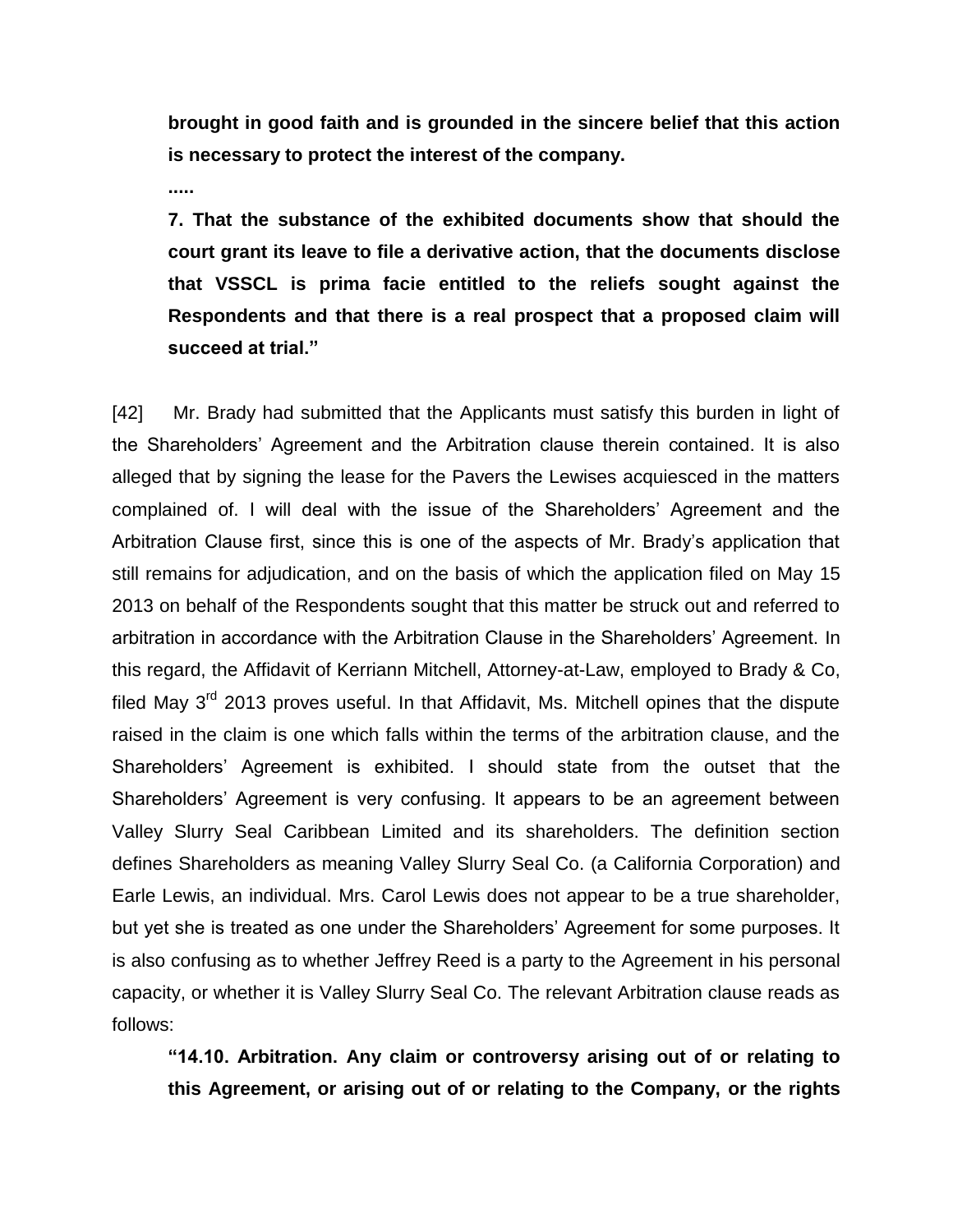**or obligations of the Shareholders as shareholders, directors, officers or employees of the Company will be determined and settled by Arbitration in accordance with the Arbitration Act of Jamaica. Each party involved in an arbitration proceeding in accordance with this section will pay its own expenses. The cost of conducting the arbitration proceeding itself will be borne by each party to it in proportion to the number of shares of the Company owned prior to the commencement of the proceeding. The Shareholders intend that any court of competent jurisdiction in which an action for involuntary dissolution is filed will consider the extent to which the party filing the action reasonably and in good faith attempted to negotiate or arbitrate, prior to filing."**

[43] In my judgment, the claims against Jeffrey Reed would not plainly be caught by the Arbitration Clause. In order to avoid multiplicity of actions, with one claim being at arbitration, and one in court, in those circumstances a party would not be compelled to go to arbitration-see **Tauton Collins v. Cromie** [1964] 1 WLR 683, cited by Mr. Braham Q.C. More importantly, sections 212 and 213 of the Companies Act confer jurisdiction which can only be exercised by a Court and not an Arbitrator. In those circumstances the Court will not stay or strike out the application without more. At paragraph 566 of the Halsbury's Laws of England,  $4<sup>th</sup>$  Edition, it is stated:

**" A stay may also be refused where a question can only be decided effectively in the first instance by the court as where a plaintiff's claim is based upon statute which gives a particular discretion to the Court and only to the Court or where the arbitrator cannot give the claimed relief."**

[44] As regards the question of costs, it seems to me that although an order for costs was made when Claim No. CD 000110 of 2012 was struck out, and these costs have not yet been paid, taxation is still pending. In my judgment, in the circumstances of this case, this does not present a sufficient reason to drive the Applicants from the face of the Court. These matters do not therefore affect the Applicants duty to satisfy the Court that they are acting in good faith, in an adverse way.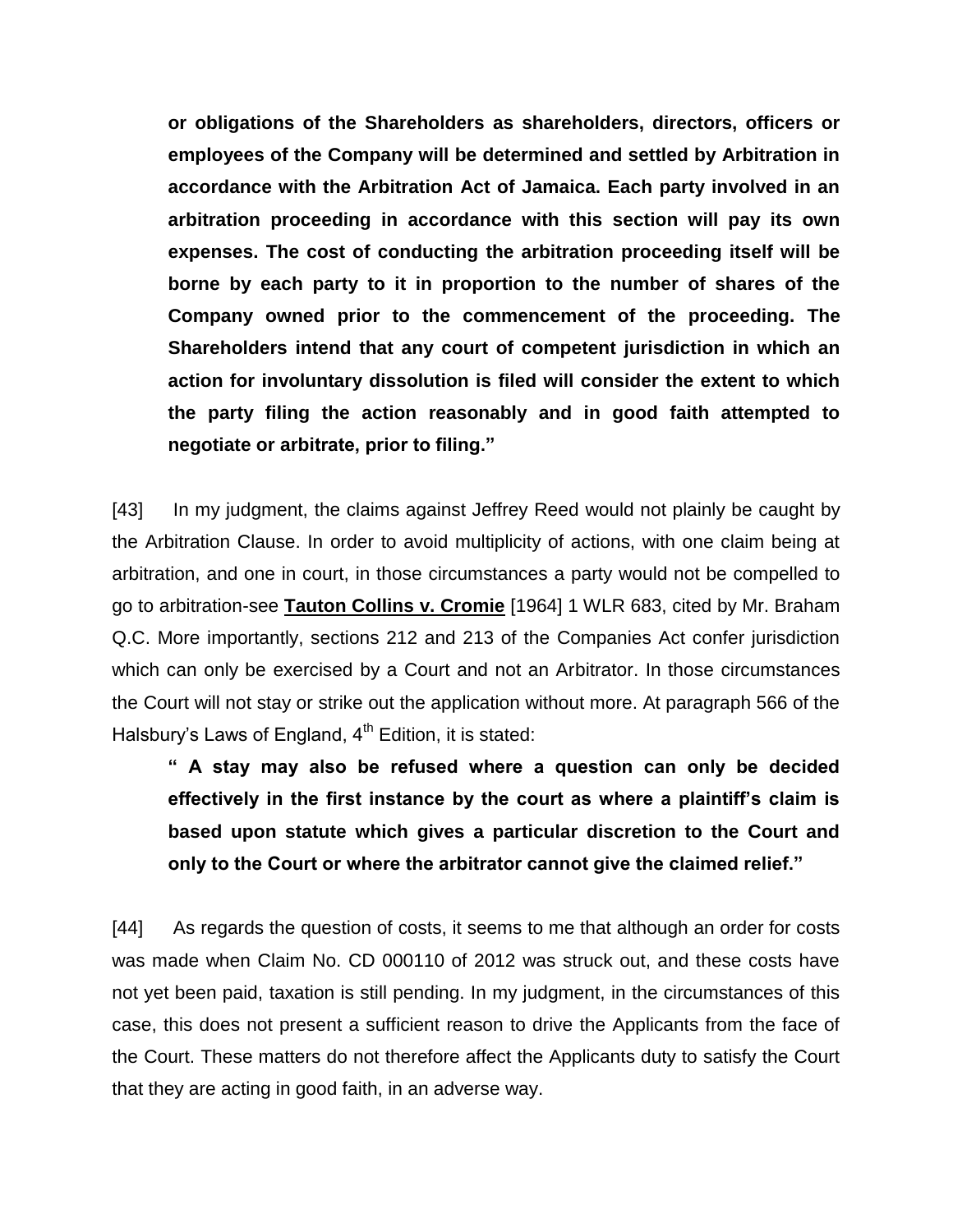[45] In my judgment, the Applicants have demonstrated that they have an honest and genuine belief that they have good causes of action with reasonable prospects of success. Whilst, the issue of whether the Applicants may have acquiesced, or may have knowingly participated in the alleged wrongs, at first gave me pause, I think that this issue and this case is far more complicated than that and will involve mixed questions of fact and law that will have to be resolved at trial. There are issues raised of whether the transactions were at arms' length, transfer pricing accounting principles, and at paragraph 26 of his Affidavit filed January 14 2013, and at paragraph 22 of the Amended Particulars of Claim Mr. Lewis makes the allegation that although at all material times the 1st and  $2<sup>nd</sup>$  Respondents were sellers of macro paver equipment, they however represented to the Company that lease arrangements were required, only to meet certain paper work needs and was at no time intended to be inimical to the interest of the Company. I cannot say that the Applicants' claim on the issue of the interest claimed in the Macro-Pavers or in relation to accounting and unjust enrichment are frivolous or vexatious or have no reasonable prospect of success. As stated in **Oppression and Related Remedies, at page 459,** novel causes of action do not constitute bad faith. Further, the Court is not meant to resolve difficult points of law on the hearing of an application for leave. This point finds support in what was said by the judge at paragraph 74 of **Primex Investments** , His Lordship stated:

**"74. ... While it is open to a judge hearing an application for leave to commence a derivative action to make determinations of law, it is not essential for me to make the determination in this case because I have already decided that leave should be granted to commence a derivative action in respect of the transfer of the Arena Shares on the basis that the directors may not have been acting in the best interests of Northwest. As it is not essential for me to make the determination, I decline to make it. It is the evidence. In addition, one of the principal issues regarding the applicability of s.127 to the transaction will relate to the purpose or purposes for the transfer of the Arena Shares and this is a factual determination which can only be made following a trial."**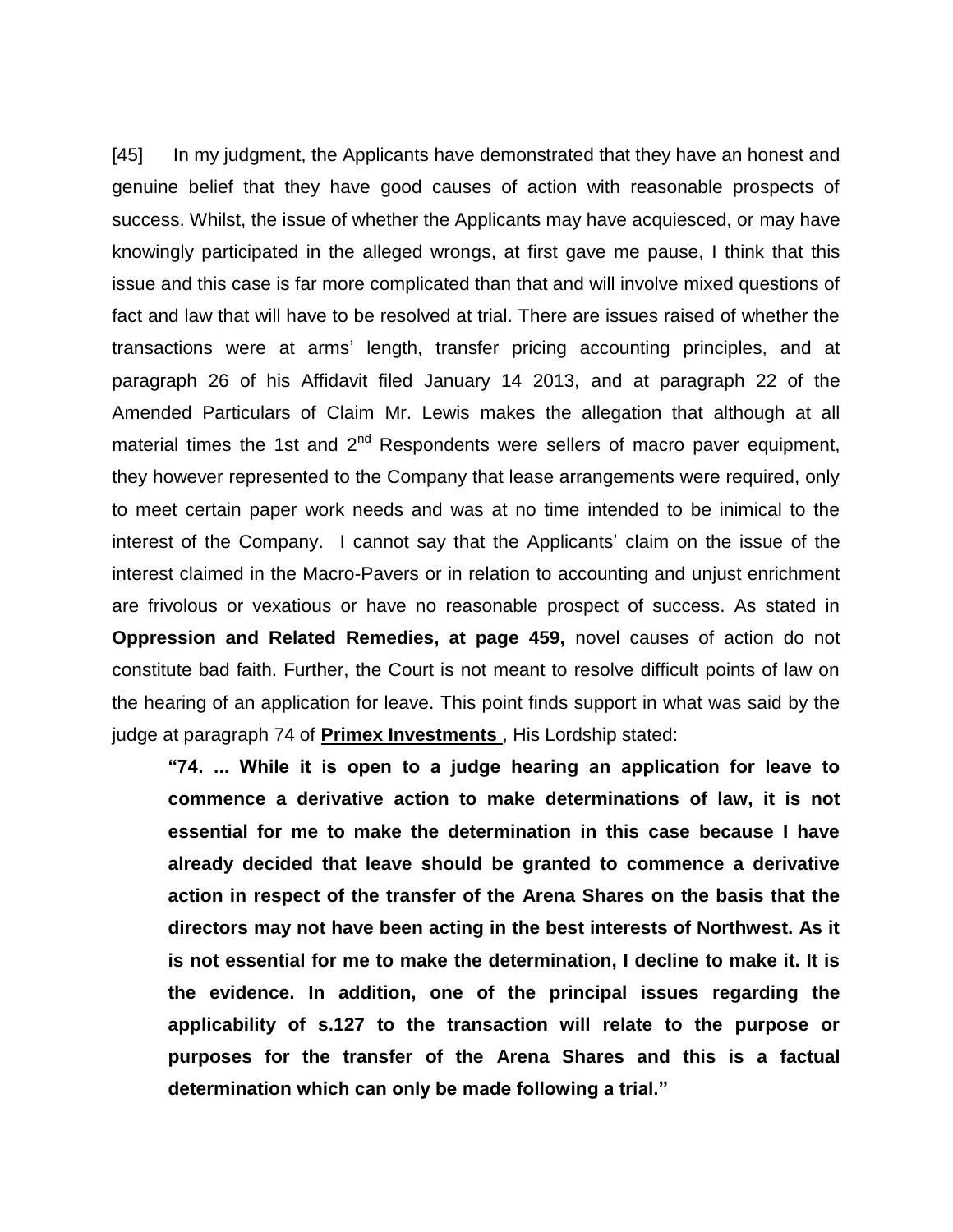[46] In the instant case, it seems plain from the response by Jeffrey Reed, who was the Managing Director, in his letter dated  $21<sup>st</sup>$  December 2012 that the controlling Directors were not minded to bring any suit on behalf of the Company and such Directors would have had conflicts of interest and could not in any manner be described as independent.

[47] In my judgment also the Shareholders' Agreement and the Arbitration clause are not relevant to the claim in respect of which leave is being sought. A claim in relation to the Shareholders' Agreement is not a claim on behalf of the Company but would be a claim on Mr. Lewis' personal behalf as a Shareholder. That situation is to be distinguished from the instant proposed claim. Indeed, a claim qua Shareholder may fall to be considered under the sections of the Companies Act dealing with Oppression Remedies, notably section 213 A. However, that is a separate type of action and in my view does not affect this application which in my view is being made in relation to a wrong allegedly done to the Company Valley Slurry Seal Caribbean Limited.

[48] In addition, the fact that Mr. Lewis the  $1<sup>st</sup>$  Applicant is a current Shareholder with more than a token holding, and seeks to recover property so that the value of his shares would be increased, allows him to easily cross the threshold and to demonstrate good faith. In relation to Carol Lewis, the  $2<sup>nd</sup>$  Applicant, in my judgment she, along with Mr. Lewis in their capacity as current Directors, readily show that they have a legitimate interest in the welfare and good management of the company itself, warranting action to recover property or to ensure that the majority of the shareholders or of the board do not act unlawfully to the detriment of the company as a whole.

[49] In addition, the concerns of the auditors as expressed in the Minutes of the meeting of the board of Valley Slurry Seal Caribbean Ltd. held on the  $7<sup>th</sup>$  May 2012, as well as the whole tone and nature of the discussions held at the meeting, taken with the other evidence discussed above in my judgment support a finding that the Applicants are acting in good faith.